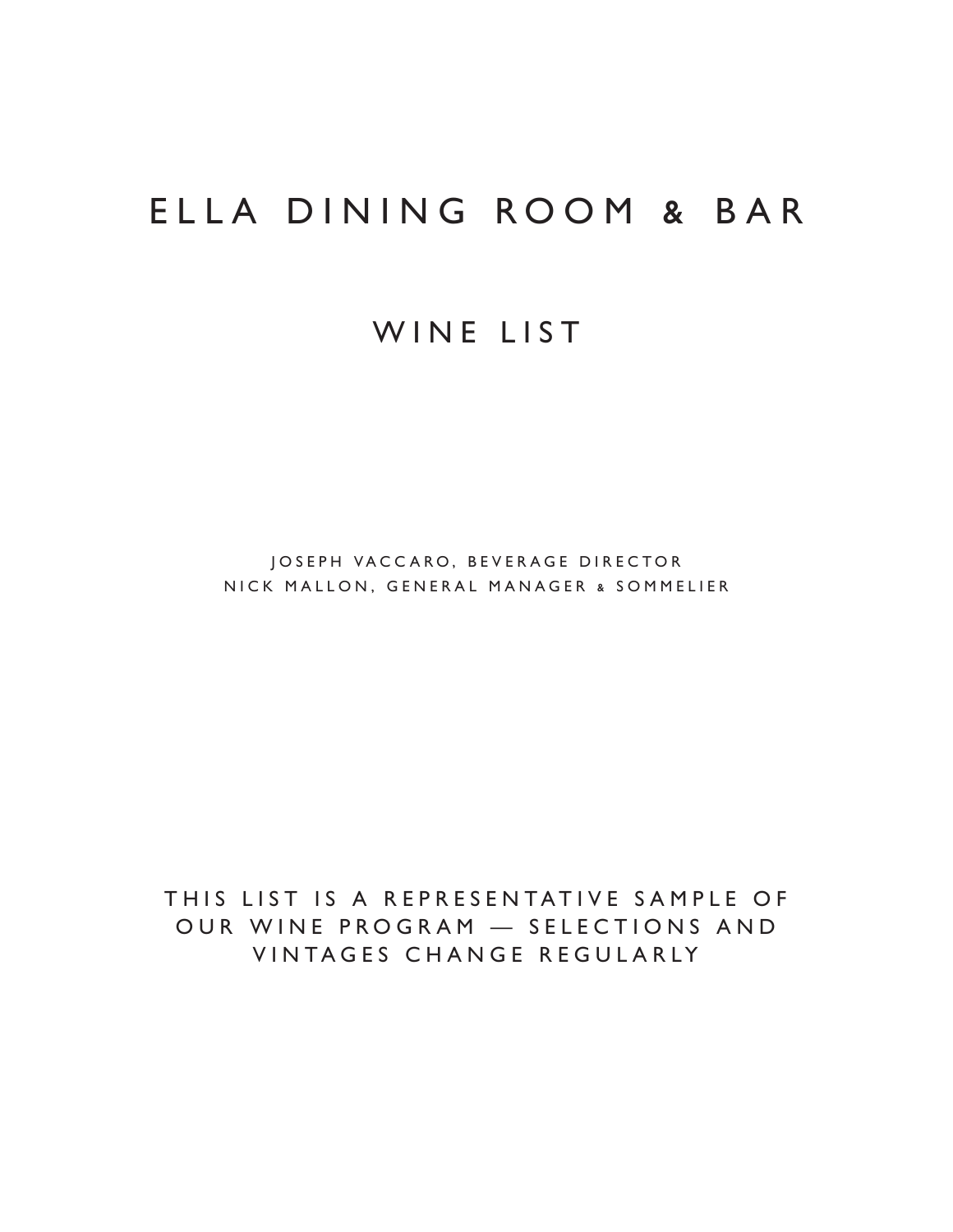#### TABLE OF CONTENTS

| CHAMPAGNE & SPARKLING WINE 9 |  |  |  |  |  |  |  |  |  |  |  |
|------------------------------|--|--|--|--|--|--|--|--|--|--|--|
|                              |  |  |  |  |  |  |  |  |  |  |  |
|                              |  |  |  |  |  |  |  |  |  |  |  |
|                              |  |  |  |  |  |  |  |  |  |  |  |

WE ARE HAPPY TO SERVICE SPECIAL BOTTLES FROM YOUR OWN COLLECTION FOR YOU TO ENJOY WITH OUR CUISINE. OUR CORKAGE POLICY IS \$25 PER EACH 750ML BOTTLE. WE WAIVE ONE CORKAGE FEE FOR EACH 750ML BOTTLE PURCHASED FROM OUR LIST — MAXIMUM OF THREE BOTTLES.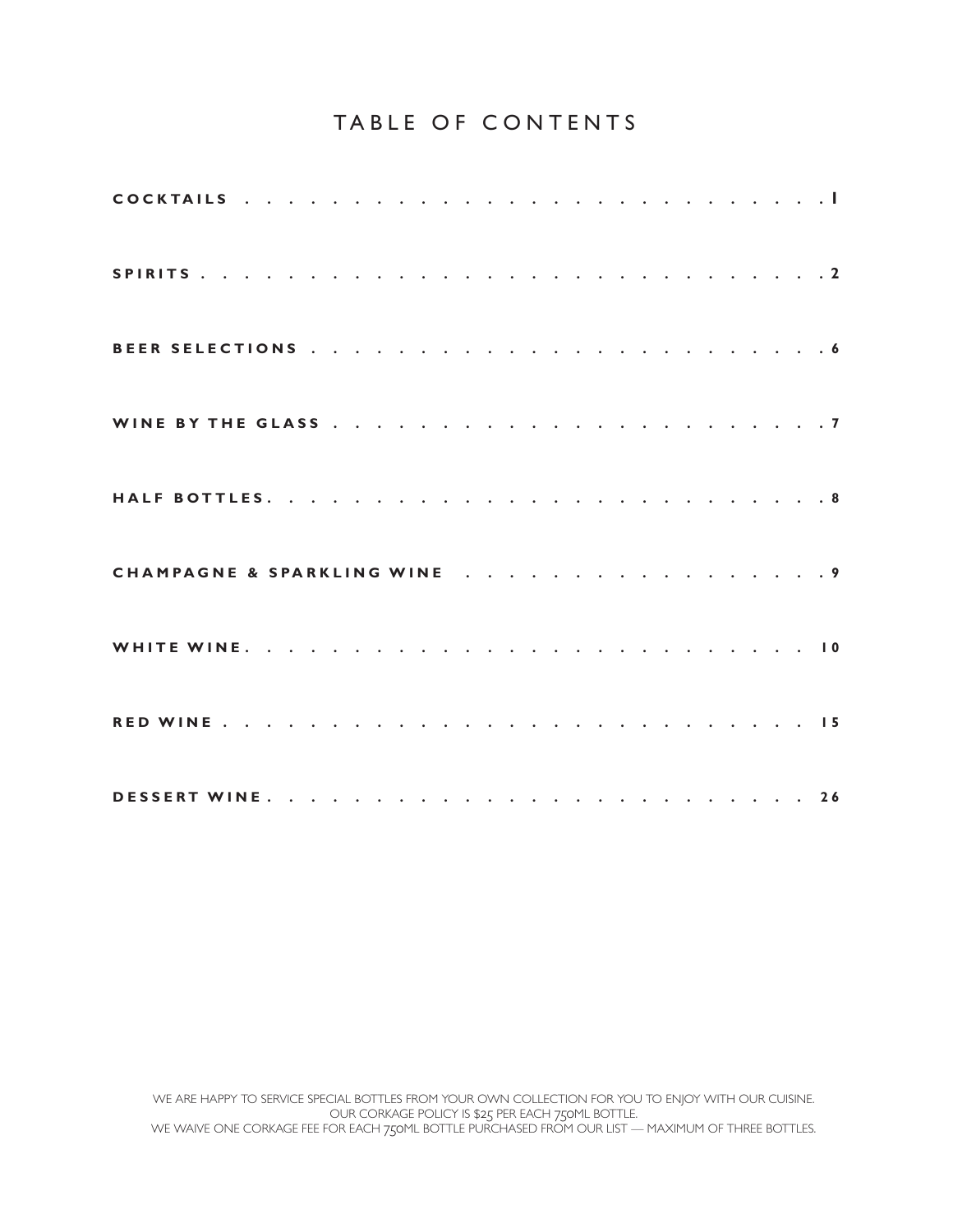### HANDCRAFTED COCKTAILS

ella classics

| ELLA'S FLAGSHIP COCKTAIL - CREATED FROM SCRATCH WITH HOUSEMADE RAINFOREST QUININE TONIC, |
|------------------------------------------------------------------------------------------|
| LONDON DRY GIN, ORGANIC SUCANAT, SPARKLING WATER AND FRESH CITRUS IUICES                 |
| THE MARTINI WHEATLEY VODKA, DRY VERMOUTH, CASTELVETRANO OLIVE 15                         |
|                                                                                          |
|                                                                                          |
| RANDALL'S MARGARITA BLUE AGAVE BLANCO TEQUILA, LIME, AGAVE, ORANGE BITTERS 13            |
|                                                                                          |
| FEATURING ELLA'S OWN SINGLE BARREL SELECTION OF BOURBON                                  |
|                                                                                          |
| FEATURING ELLA'S OWN SINGLE BARREL SELECTION OF BOURBON                                  |

### seasonal libations

| SEASONAL MULE VODKA, MANGO, LIME, GINGER, SODA                                              |
|---------------------------------------------------------------------------------------------|
| <b>BARREL-AGED BLACK MANHATTAN ELIJAH CRAIG SMALL BATCH, AVERNA, PUNT E MES 18</b>          |
| <b>HOTEL PACIFIC</b> WHITE RUM, LIME, PINEAPPLE GUM, APRICOT, ANGOSTURA 16                  |
|                                                                                             |
| SUNSET IN MILAN SIPSMITH GIN, PINEAPPLE CAMPARI, MANZANILLA SHERRY, BANANA, VERMOUTH 16     |
| LEVEL UP* STRAWBERRY INFUSED TEQUILA, LIME, AMARETTO, EGG WHITE. 15                         |
| PEARLS IN PARADISE BARR HILL GIN, PASSIONFRUIT, LEMON, VANILLA, FALERNUM, PASSION PEARLS 15 |

buzz free

| ELLA TONIC RAINFOREST QUININE, ORGANIC SUCANAT, SPARKLING WATER, FRESH CITRUS JUICES (0.05% ABV). 6 |  |
|-----------------------------------------------------------------------------------------------------|--|
| SEASONAL SHRUB & SODA HOUSEMADE HONEYDEW SHRUB, SPARKLING WATER 6                                   |  |
| POMEGRANATE GINGER-ADE HOUSEMADE POMEGRANATE-GINGER JUICE, LIME, SPARKLING WATER 6                  |  |
| BLUEBERRY POMEGRANATE LEMONADE BLUEBERRIES, LEMON, POMEGRANATE, SPARKLING WATER 6                   |  |
|                                                                                                     |  |
| ATHLETIC BREWING FREE WAVE (LOW-ALCOHOL), HAZY IPA, SAN DIEGO (12OZ, 0.5% ABV) 7                    |  |
|                                                                                                     |  |
|                                                                                                     |  |

\* SERVED RAW OR UNDERCOOKED OR CONTAIN RAW OR UNDERCOOKED INGREDIENTS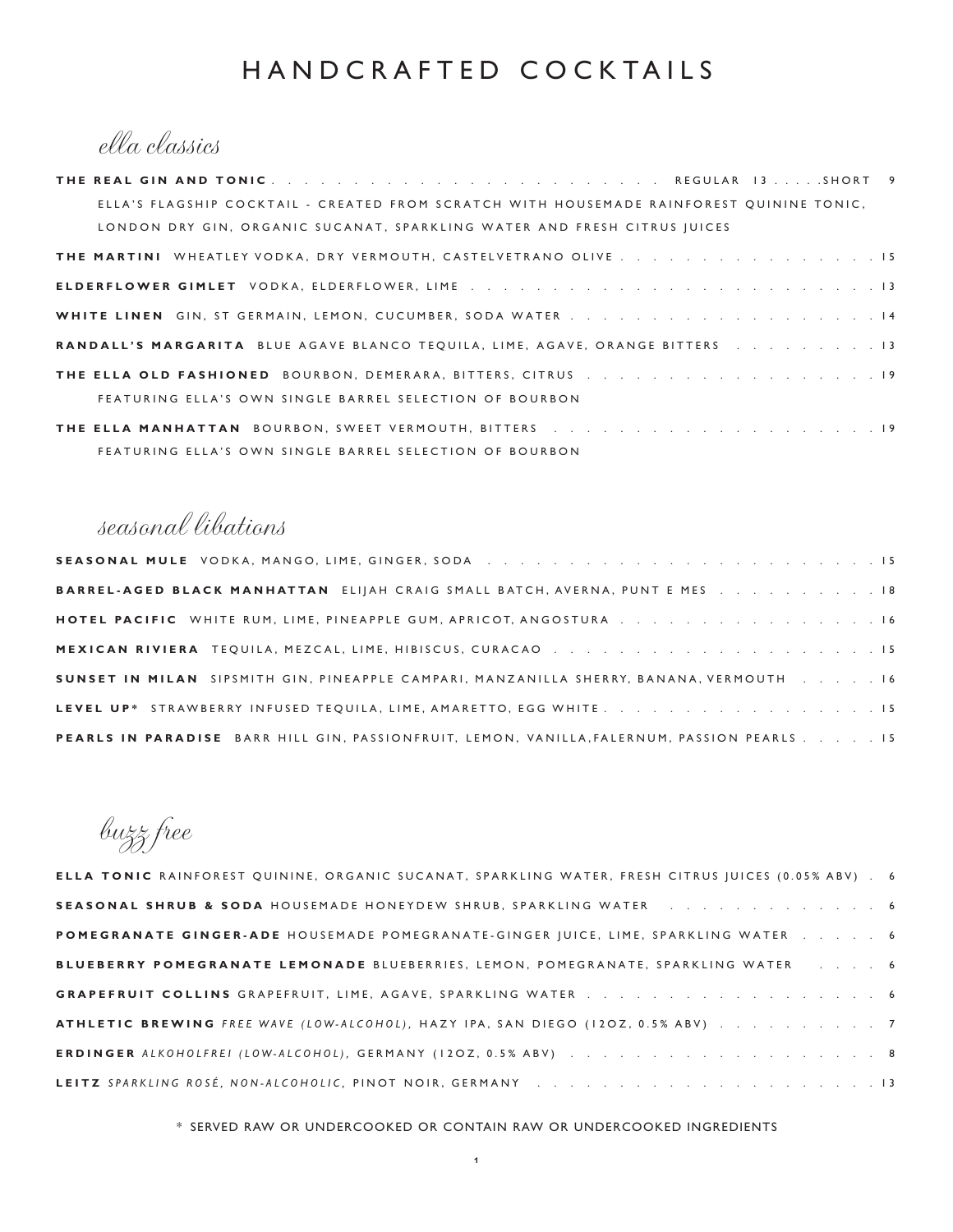2

gin & genever

| BARR HILL HONEY GIN 11                          |  |
|-------------------------------------------------|--|
| <b>BARR HILL TOM CAT.</b> 13                    |  |
| BOMBAY SAPPHIRE. II                             |  |
| BOTANIST. 11                                    |  |
| BROKERS 9                                       |  |
| FORDS 10                                        |  |
| GIN 209 10                                      |  |
| HAYMAN'S OLD TOM. II                            |  |
| HENDRICKS 13                                    |  |
| <b>JUNIPER GROVE AMERICAN DRY.</b> II           |  |
| JUNIPERO 11                                     |  |
| LEOPOLD'S NAVY STRENGTH 13                      |  |
| LEOPOLD'S SUMMER 12                             |  |
| MONKEY 47 SCHWARZWALD DRY. 20                   |  |
| NO3 LONDON DRY 12                               |  |
| NOLET'S SILVER 13                               |  |
| PLYMOUTH Indian and a series and a series of 12 |  |
| PLYMOUTH SLOE GIN 9                             |  |
| SIPSMITH 12                                     |  |
| <b>SPIRITWORKS BARREL AGED GIN 12</b>           |  |
| SPIRITWORKS SLOE GIN 11                         |  |
| ST. GEORGE BOTANIVORE. II                       |  |
| ST. GEORGE DRY RYE 11                           |  |
|                                                 |  |
| TANQUERAY 10 10                                 |  |

### vodka

| BELVEDERE 11                      |  |  |  |  |  |  |  |  |
|-----------------------------------|--|--|--|--|--|--|--|--|
| CHARBAY GREEN TEA 10              |  |  |  |  |  |  |  |  |
| CHOPIN POTATO 11                  |  |  |  |  |  |  |  |  |
| <b>CHOPIN</b> RYE. 12             |  |  |  |  |  |  |  |  |
| <b>GREY GOOSE</b> 11              |  |  |  |  |  |  |  |  |
| GRUVEN. 9                         |  |  |  |  |  |  |  |  |
| KETEL ONE 11                      |  |  |  |  |  |  |  |  |
| KETEL ONE BOTANICAL GRAPEFRUIT 11 |  |  |  |  |  |  |  |  |
| TITO'S 10                         |  |  |  |  |  |  |  |  |
| WHEATLEY 9                        |  |  |  |  |  |  |  |  |

#### rum

| APPLETON ESTATE 10               |
|----------------------------------|
| AVUA CACHACA OAK 15              |
| AVUA CACHACA PRATA 12            |
| BATAVIA ARRACK VAN OOSTEN. 9     |
| BRUGAL 1888 10                   |
| <b>DENIZEN</b> 9                 |
| DENIZEN VATTED DARK 10           |
| GOSLING'S BLACK SEAL 8           |
| MOUNT GAY BLACK BARREL. II       |
| PAMPARO ANIVERSARIO 11           |
| PAPA PILAR BLONDE10              |
| PLANTATION PINEAPPLE. II         |
| SAILOR JERRY SPICED. 9           |
| SANTA TERESA 8                   |
| SMITH & CROSS 10                 |
| WRAY & NEPHEW OVERPROOF 8        |
| <b>ZACAPA</b> 23YR SOLERA 14     |
| <b>ZAYA</b> GRAN RESERVA.<br>.15 |

# tequila & mezcal

| CASAMIGOS BLANCO. 16                |
|-------------------------------------|
| CASAMIGOS REPOSADO 18               |
| CIMARRON BLANCO. 10                 |
| CLASE AZUL REPOSADO 40              |
| CONVITE MEZCAL ESENCIAL II          |
| DON JULIO BLANCO. 14                |
| <b>DON JULIO</b> 1942. 40           |
| EL JIMADOR BLANCO. 9                |
| EL JOLGORIO MEZCAL BARRIL 35        |
| EL JOLGORIO MEZCAL ESPADIN 35       |
| EL JOLGORIO MEZCAL MEXICANO 35      |
| EL JOLGORIO MEZCAL PECHUGA<br>.40   |
| EL JOLGORIO MEZCAL TEPEZTATE 40     |
| FORTALEZA BLANCO 15                 |
| FORTALEZA STILL STRENGTH, BLANCO 18 |
| ILEGAL JOVEN MEZCAL 12              |
| PARTIDA BLANCO. 12                  |
| SIETE LEGUAS SILVER 14              |
| SIETE LEGUAS AÑEJO. 20              |
| SIETE LEGUAS REPOSADO 16            |
| TEQUILA OCHO PLATA 13               |
| TEQUILA OCHO REPOSADO 16            |
| TEQUILA OCHO AÑEJO 19               |
| VIDA DEL MAGUEY. 10                 |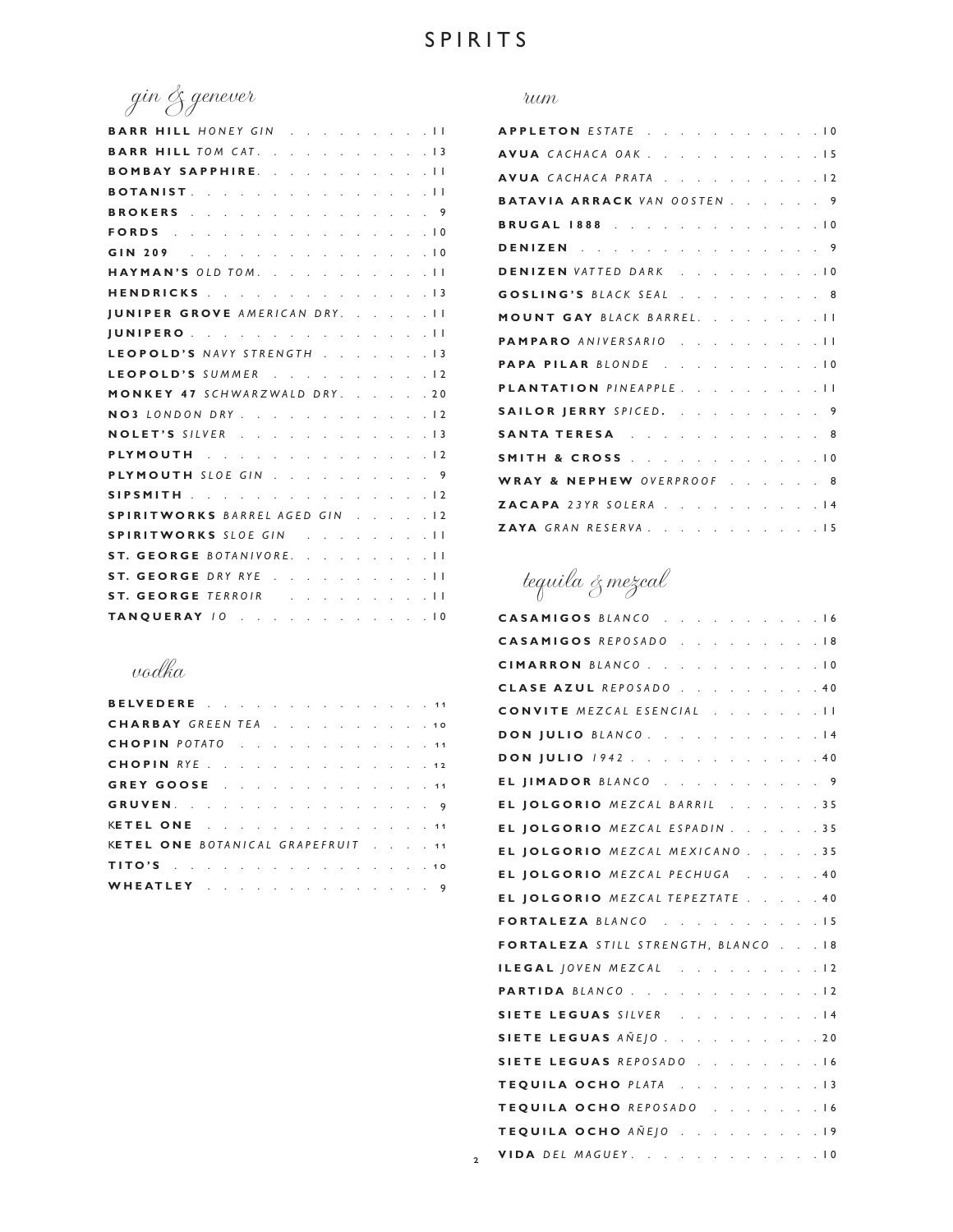# ella single barrel collection

| <b>BUFFALO TRACE ELLA BARREL 2020 14</b>          |  |
|---------------------------------------------------|--|
| EAGLE RARE ELLA BARREL 2020 14                    |  |
| <b>EAGLE RARE ELLA BARREL 2021 12</b>             |  |
| <b>ELIJAH CRAIG</b> SMALL BATCH ELLA BARREL. . 14 |  |
| FOUR ROSES ELLA BARREL OESK #2. 24                |  |
| FOUR ROSES ELLA BARREL OBSQ #3. 22                |  |
| FOUR ROSES ELLA BARREL OBSF #4 20                 |  |
| KNOB CREEK ELLA BARREL #2 2015. 18                |  |
| OLD FORESTER ELLA BARREL 2020 15                  |  |
| WELLER 107 ELLA BARREL 14                         |  |
| <b>WOODFORD RESERVE #2 2014 20</b>                |  |
| <b>WOODFORD RESERVE #3 2015 18</b>                |  |
| <b>WOODFORD RESERVE #4 2016 16</b>                |  |
| WHISTLEPIG RYE 10 ELLA BARREL #1 24               |  |
| WHISTLEPIG RYE 10 ELLA BARREL #2 24               |  |
| WELLER 107 ELLA BARREL 2022. 14                   |  |

rare & allocated

| <b>BARRELL</b> DOVETAIL 60                                                                                             |
|------------------------------------------------------------------------------------------------------------------------|
| <b>BARRELL GOLD</b> 125                                                                                                |
| BLANTONS GOLD EDITION 90                                                                                               |
| CASCADE MOON 13 YEAR 90                                                                                                |
| <b>EAGLE RARE 17. 100</b>                                                                                              |
| E.H. TAYLOR BARREL PROOF 38                                                                                            |
| ELIJAH CRAIG 18.<br>$\Delta \sim 10^{11}$ km s $^{-1}$<br>.45<br>$\mathbb{Z}^{\mathbb{Z}}$ . $\mathbb{Z}^{\mathbb{Z}}$ |
| ELIJAH CRAIG 23.<br>.70                                                                                                |
| <b>ELMER T LEE</b> 40                                                                                                  |
| <b>ELMER T LEE</b> 100 YEAR 155                                                                                        |
| FOUR ROSES SMALL BATCH LIMITED 2015. 120                                                                               |
| FOUR ROSES SMALL BATCH LIMITED 2016. 120                                                                               |
| FOUR ROSES SMALL BATCH LIMITED 2018. 120                                                                               |
| GEORGE T. STAGG 2019<br>70                                                                                             |
| <b>GEORGE T. STAGG 2020 70</b>                                                                                         |
|                                                                                                                        |
| <b>HEAVEN HILL BONDED</b> 44<br><b>KENTUCKY OWL</b> BOURBON 65                                                         |
| KENTUCKY OWL RYE 32                                                                                                    |
| MICHTER'S SINGLE BARREL IOYR RYE 40                                                                                    |
| MICHTER'S SINGLE BARREL IOYR 40                                                                                        |
| OLD FORESTER BIRTHDAY BOURBON 2019. . 55                                                                               |
| OLD FORESTER BIRTHDAY BOURBON 2020. . 52                                                                               |
| OLD FORESTER BIRTHDAY BOURBON 2021. . 50                                                                               |
| OLD FITZGERALD IIYR<br>55                                                                                              |
| <b>PARKERS HERITAGE 12TH EDITION</b><br>.45                                                                            |
| RIP VAN WINKLE 10 85                                                                                                   |
| <b>RIP VAN WINKLE /2</b> 100                                                                                           |
| <b>PAPPY VAN WINKLE / 3 RYE</b><br>$\cdot$ $\cdot$ $\cdot$ $\cdot$ $\cdot$ 120                                         |
| PAPPY VAN WINKLE 15 For a series of the PAPPY VAN WINKLE 15<br>155                                                     |
| PAPPY VAN WINKLE 20<br>. 195                                                                                           |
|                                                                                                                        |
| PAPPY VAN WINKLE 23 255<br>SAZERAC 18 RYE 110                                                                          |
| THOMAS H. HANDY And a series and a<br>.70                                                                              |
| W.L. WELLER 12<br>$\cdot$ $\cdot$ $\cdot$ 32<br>$\Delta \sim 10^{11}$ km s $^{-1}$                                     |
| <b>WELLER</b> C.Y.P.B. 50                                                                                              |
| WELLER FULL PROOF 30                                                                                                   |
| WELLER LARUE 85                                                                                                        |
| WHISTLEPIG RYE BOSS HOG IV BLACK PRINCE. 128                                                                           |
| WHISTLEPIG RYE BOSS HOG V SPIRIT OF MAUVE. . 120                                                                       |
| WHISTLEPIG RYE BOSS HOG VI THE SAMURAI 140                                                                             |
| WHISTLEPIG RYE BOSS HOG VII MAGELLAN 125                                                                               |
| WHISTLEPIG RYE BOSS HOG VIII LAPU LAPU'S PACIFIC 125                                                                   |
| WHISTLEPIG 15 Supply and a support of the U.S.55                                                                       |
|                                                                                                                        |

|   | AMADORTEN<br>the control of the control<br>$\sim$<br>$\epsilon$                                                                                                                                                                                      | . 40               |
|---|------------------------------------------------------------------------------------------------------------------------------------------------------------------------------------------------------------------------------------------------------|--------------------|
|   | BARRELL<br>$\mathcal{L}^{\text{max}}$ .<br>$\ddot{\phantom{a}}$<br>$\ddot{\phantom{0}}$<br>$\ddot{\phantom{0}}$<br>$\ddot{\phantom{0}}$                                                                                                              | .19                |
|   | <b>BARRELL VATTED</b> .<br>$\ddot{\phantom{a}}$<br>$\ddot{\phantom{0}}$                                                                                                                                                                              | .60                |
|   | <b>BASIL HAYDEN'S</b><br>$\mathbf{r}$<br>$\ddot{\phantom{a}}$<br>$\ddot{\phantom{a}}$<br>$\overline{a}$<br>$\ddot{\phantom{a}}$<br>$\overline{a}$<br>$\ddot{\phantom{0}}$                                                                            | .13                |
|   | <b>BELLE MEADE</b><br>$\mathbf{L} = \mathbf{L}$<br>$\mathcal{L}^{\mathcal{L}}$<br>i.<br>$\ddot{\phantom{a}}$<br>$\ddot{\phantom{a}}$<br>$\ddot{\phantom{a}}$<br>$\ddot{\phantom{a}}$<br>$\ddot{\phantom{a}}$<br>$\mathbf{L}$<br>$\ddot{\phantom{0}}$ | . 11               |
|   |                                                                                                                                                                                                                                                      |                    |
|   | BIB & TUCKER<br>$\mathcal{L}$<br>$\mathbf{L}$<br>$\ddot{\phantom{a}}$<br>$\mathcal{L}$<br>$\sim$                                                                                                                                                     | .14                |
|   | BLACKENED<br>$\sim$<br>$\ddot{\phantom{a}}$<br>$\mathcal{L}=\mathcal{L}$<br><b>College</b><br>$\mathbf{L}$<br>$\mathcal{L}$                                                                                                                          | .14                |
|   | BLANTONS<br>$\mathcal{L}$<br>$\mathcal{L}^{\pm}$<br>$\ddot{\phantom{a}}$<br>$\mathbf{r}$<br>$\ddot{\phantom{0}}$<br>$\ddot{\phantom{0}}$<br>$\mathcal{L}^{\mathcal{L}}$                                                                              | .18                |
|   | BRECKENRIDGE                                                                                                                                                                                                                                         | .12                |
|   | CYRUS NOBLE SM. BATCH.<br>$\mathbf{r}$<br>$\mathbf{r}$<br>$\mathbf{r}$<br>$\overline{a}$<br>$\overline{a}$<br>i.                                                                                                                                     | .10                |
|   | <b>EAGLE RARE 10 YR.</b><br>$\ddot{\phantom{a}}$<br>÷.<br>$\mathcal{L}$<br>$\mathbf{r}$<br>$\mathbf{r}$<br>$\mathbf{r}$<br>i.                                                                                                                        | .12                |
|   | <b>E.H. TAYLOR</b> SINGLE BARREL.<br><b>Carl Control</b>                                                                                                                                                                                             | .35                |
|   | <b>E.H. TAYLOR</b> SMALL BATCH<br>and a state of the<br>$\mathbf{L}$                                                                                                                                                                                 | . 30               |
|   | <b>ELIIAH CRAIG BARREL PROOF</b><br>$\mathcal{L}^{\pm}$<br>$\ddot{\phantom{a}}$<br>$\mathbb{Z}^2$<br>$\ddot{\phantom{0}}$                                                                                                                            | .30                |
|   | <b>ELIJAH CRAIG</b> SMALL BATCH.<br>$\ddot{\phantom{a}}$                                                                                                                                                                                             | .12                |
|   | FOUR ROSES SINGLE BARREL.<br>$\mathbf{r}$<br>$\mathbf{r}$<br>$\ddot{\phantom{0}}$                                                                                                                                                                    | .16                |
|   | FOUR ROSES SMALL BATCH.<br>$\ddot{\phantom{a}}$                                                                                                                                                                                                      | .14                |
|   | FOUR ROSES YELLOW LABEL.<br>$\mathbb{Z}^2$<br>$\mathbb{Z}^2$<br>$\ddot{\phantom{a}}$                                                                                                                                                                 | .10                |
|   |                                                                                                                                                                                                                                                      | .18                |
|   | FREY RANCH                                                                                                                                                                                                                                           |                    |
|   | GENTLEMAN JACK<br>$\mathcal{L}^{\pm}$<br>$\mathcal{L}^{\mathcal{L}}$<br>and a state<br>$\mathbf{r}$<br>$\mathcal{L}^{\text{max}}$                                                                                                                    | .12                |
|   | HANCOCK'S RESERVE<br>$\mathbf{L}^{\text{max}}$<br>$\mathcal{L}^{\mathcal{L}}$<br>$\ddot{\phantom{0}}$<br>$\mathcal{L}^{\mathcal{L}}$<br>$\mathbf{r} = \mathbf{r}$<br>$\mathbf{r}$<br>$\mathbf{r}$                                                    | .12                |
|   | <b>HENRY MCKENNA 10 YEAR BONDED</b><br>$\ldots$ $\ldots$ $\sqrt{2}$                                                                                                                                                                                  |                    |
|   | <b>HIGH WEST AMERICAN PRAIRIE BOURBON</b>                                                                                                                                                                                                            | $\cdot$ $\cdot$ 15 |
|   | HIRSCH 8YR.<br>$\epsilon$                                                                                                                                                                                                                            | .18                |
|   | <b>HUDSON</b> BABY BOURBON.<br>$\mathcal{L}^{\mathcal{L}}$                                                                                                                                                                                           | . 20               |
|   | IEFFERSON'S RESERVE<br>$\overline{a}$<br>$\mathbf{r}$<br>$\ddot{\phantom{a}}$<br>$\sim$<br>$\mathbf{r}$                                                                                                                                              | .22                |
|   | <b>IIM BEAM</b> BROWN RICE IIYR<br>$\mathbf{r}$<br>$\mathbf{r}$<br>$\mathbf{r}$<br>$\mathbf{r}$<br>$\ddot{\phantom{a}}$<br>$\mathcal{L}^{\mathcal{L}}$<br>$\ddot{\phantom{0}}$                                                                       | .28                |
|   | <b>JIM BEAM</b> RED WHEAT IIYR<br>$\mathcal{L}^{\text{max}}$ , and $\mathcal{L}^{\text{max}}$                                                                                                                                                        | .28                |
|   | <b>IOHNNY DRUM</b> PRIVATE STOCK<br>$\mathcal{L}^{\mathcal{L}}$<br>$\ddot{\phantom{0}}$                                                                                                                                                              | .11                |
|   | JOSEPH MAGNUS<br>and a state of the state<br>and a state<br>$\ddot{\phantom{0}}$                                                                                                                                                                     | . 35               |
|   | LARCENY WHEATED BOURBON.                                                                                                                                                                                                                             | .10                |
|   | LEOPOLD BROS. SMALL BATCH                                                                                                                                                                                                                            |                    |
|   | $\sim$<br>$\mathbf{r}$<br>$\mathbf{r}$<br>$\mathbf{r}$                                                                                                                                                                                               | . 12               |
|   | MAKER'S MARK<br>$\mathcal{L}^{\text{max}}$<br>$\sim$<br>$\mathcal{L}^{\text{max}}$<br>$\sim$                                                                                                                                                         | $. \perp \perp$    |
|   | MICHTER'S AMERICAN                                                                                                                                                                                                                                   |                    |
|   | MICHTER'S BARREL STRENGTH 40                                                                                                                                                                                                                         |                    |
|   | MICHTER'S Teachers and a series and a                                                                                                                                                                                                                | $\cdot$ $\cdot$ 12 |
|   | MICHTER'S SMALL BATCH<br>. 15                                                                                                                                                                                                                        |                    |
|   | MICHTER'S SOUR MASH<br>$\sim$<br>$\mathbf{r}$<br>$\mathbf{r}$<br>$\overline{a}$<br>$\mathcal{L}^{\mathcal{L}}$                                                                                                                                       | .12                |
|   | <b>NOAH'S MILL Albeman</b><br>$\mathcal{L}^{\pm}$<br>$\sim$<br>$\mathcal{L}^{\text{max}}$<br>$\mathcal{L}^{\pm}$<br>$\mathcal{L}^{\mathcal{L}}$<br>$\ddot{\phantom{0}}$                                                                              | .17                |
|   | OLD BARDSTOWN SOUR MASH 14                                                                                                                                                                                                                           |                    |
|   | OLD CHARTER OAK CANADIAN OAK 16                                                                                                                                                                                                                      |                    |
|   | OLD CHARTER OAK CHINKAPIN OAK 16                                                                                                                                                                                                                     |                    |
|   | OLD FORESTER 1870 ORIGINAL BATCH 13                                                                                                                                                                                                                  |                    |
|   | OLD FORESTER 1897 BOTTLED IN BOND 15                                                                                                                                                                                                                 |                    |
|   | OLD FORESTER 1920 PROHIBITION STYLE . 15                                                                                                                                                                                                             |                    |
|   |                                                                                                                                                                                                                                                      |                    |
|   | OLD POTRERO 18TH CENTURY 18                                                                                                                                                                                                                          |                    |
|   | OLD SCOUT SMOOTH AMBLER 14                                                                                                                                                                                                                           |                    |
|   | PEERLESS SMALL BATCH 24                                                                                                                                                                                                                              |                    |
|   | <b>PINHOOK BOURBON 2022 16</b>                                                                                                                                                                                                                       |                    |
|   | <b>PINHOOK HIGH PROOF 2022 18</b>                                                                                                                                                                                                                    |                    |
|   | ROCK HILL FARMS<br>$\mathcal{L}^{\text{max}}$                                                                                                                                                                                                        | .12                |
|   | ROWAN'S CREEK 15                                                                                                                                                                                                                                     |                    |
|   | SMOOTH AMBLER OLD SCOUT 14                                                                                                                                                                                                                           |                    |
|   | ST. GEORGE BREAKING & ENTERING. 16                                                                                                                                                                                                                   |                    |
|   | <b>STAGG JR.</b> 30                                                                                                                                                                                                                                  |                    |
|   | STRANAHAN'S 15                                                                                                                                                                                                                                       |                    |
|   | WELLER SINGLE BARREL<br>and a state<br>$\mathcal{L}^{\pm}$<br>$\ddot{\phantom{0}}$<br>$\sim$                                                                                                                                                         | .16                |
|   | WESTWARD CASK STRENGTH.                                                                                                                                                                                                                              | . . 32             |
|   |                                                                                                                                                                                                                                                      |                    |
|   | <b>WILLETT 8YR</b> 70                                                                                                                                                                                                                                |                    |
|   | WILLETT POT STILL 13                                                                                                                                                                                                                                 |                    |
| 3 | WYOMING WHISKEY SMALL BATCH. 16                                                                                                                                                                                                                      |                    |
|   |                                                                                                                                                                                                                                                      |                    |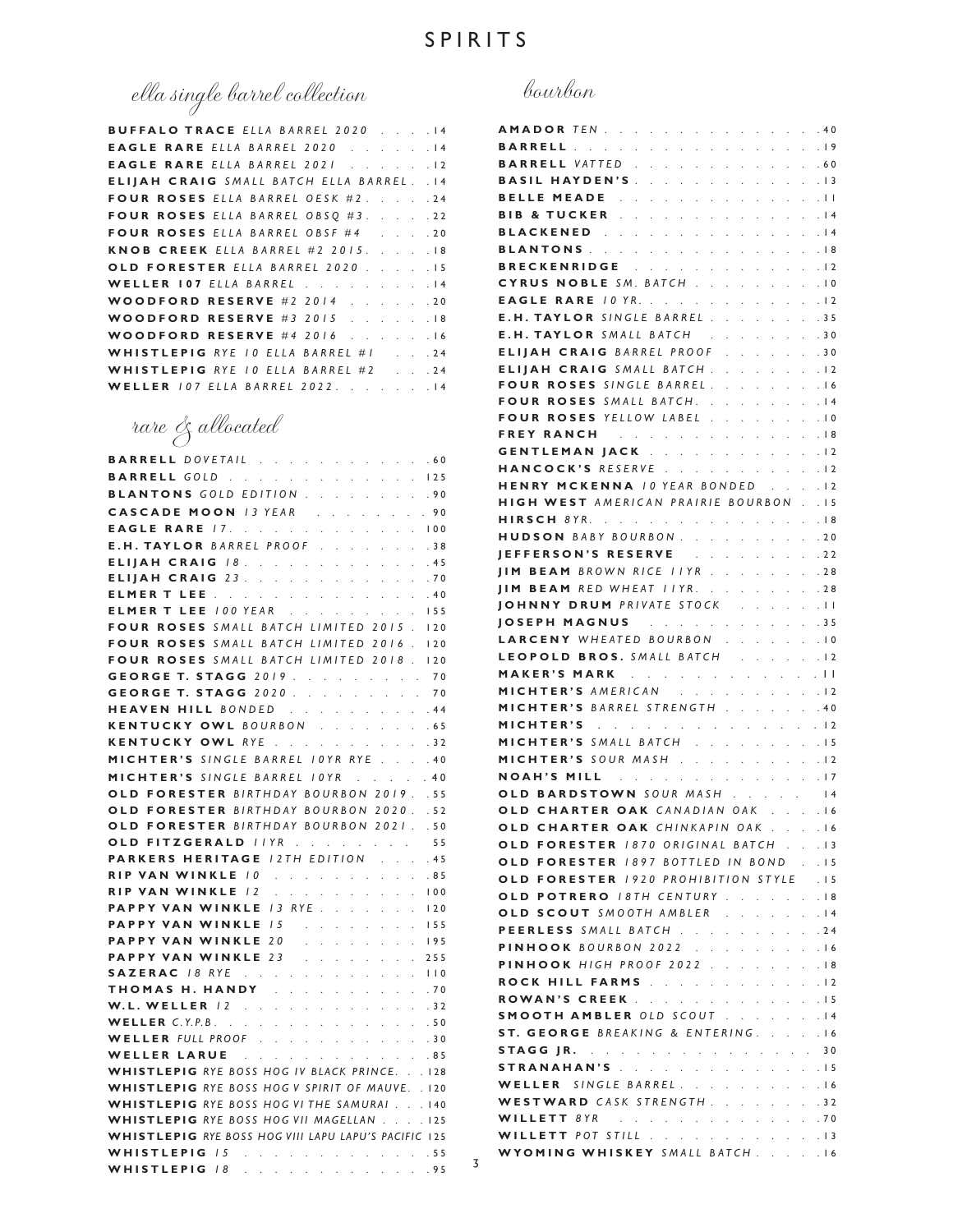

| <b>BARRELL BATCH 002. 24</b>                                                                                                                                                                                                   |
|--------------------------------------------------------------------------------------------------------------------------------------------------------------------------------------------------------------------------------|
| <b>DAD'S HAT EXECUTE:</b> A RESIDENCE A RESIDENCE AND <b>RESIDENT</b>                                                                                                                                                          |
| DICKEL BOTTLED IN BOND 12                                                                                                                                                                                                      |
| E.H. TAYLOR STRAIGHT RYE 30                                                                                                                                                                                                    |
| FREY RANCH 20                                                                                                                                                                                                                  |
| <b>GOLD RUN</b> 15                                                                                                                                                                                                             |
| HIGH WEST CAMPFIRE. 17                                                                                                                                                                                                         |
| HIGH WEST DOUBLE 12                                                                                                                                                                                                            |
| HIGH WEST RENDEZVOUS 17                                                                                                                                                                                                        |
| JAMES E. PEPPER 12                                                                                                                                                                                                             |
| LEOPOLD BROS. MARYLAND 14                                                                                                                                                                                                      |
| MASTERSON'S <i>IOYR</i> 22                                                                                                                                                                                                     |
| MICHTER'S SINGLE BARREL 10YR 40                                                                                                                                                                                                |
| MICHTER'S SINGLE BARREL 13                                                                                                                                                                                                     |
| OLD FORESTER 13                                                                                                                                                                                                                |
| <b>PINHOOK</b> 2022 16                                                                                                                                                                                                         |
| SAGAMORE 12                                                                                                                                                                                                                    |
| SAZERAC Research and a series and series and series and series and series and series and series and series and series and series and series and series and series and series are series and series and series are series and s |
| SONOMA 14                                                                                                                                                                                                                      |
| RUSSELL'S RESERVE 10YR. 11                                                                                                                                                                                                     |
| WHISTLEPIG PIGGYBACK 6YR 14                                                                                                                                                                                                    |
| WHISTLEPIG FARMSTOCK #2. 26                                                                                                                                                                                                    |
| WHISTLEPIG FARMSTOCK #3 26                                                                                                                                                                                                     |
| <b>WILLETT</b> 4 YEAR 23                                                                                                                                                                                                       |
| <b>WILLETT 8 YEAR</b> 70                                                                                                                                                                                                       |
| WILLETT / 0 YEAR 82                                                                                                                                                                                                            |
| WOODINVILLE 12                                                                                                                                                                                                                 |

finished & experimental

| <b>BARRELL</b> DOVETAIL 60           |  |     |
|--------------------------------------|--|-----|
| <b>BARRELL VATTED</b> 30             |  |     |
| BLACKENED                            |  | .14 |
| CHARBAY HOP WHISKEY                  |  | .22 |
| DEATH'S DOOR WHITE WHISKEY 9         |  |     |
| HIGH WEST BOURYE. 26                 |  |     |
| HIGH WEST YIPEE KI-YAY               |  | .26 |
| HILLROCK SOLERA.                     |  | .25 |
| SEVEN STILLS DOGPATCH                |  | .24 |
| SEVEN STILLS WHIPNOSE                |  | .18 |
| SONOMA CHERRY WOOD                   |  | .14 |
| <b>STARWARD NOVA SHIRAZ CASK</b>     |  | .14 |
| WESTLAND PEATED                      |  | .18 |
| WESTLAND SHERRY WOOD.                |  | .18 |
| <b>WESTLAND</b> AMERICAN SINGLE MALT |  | .18 |
| WESTWARD STOUT CASK. 16              |  |     |
| WHISTLEPIG /2YR 40                   |  |     |

scotch whisky

| ARDBEG 10 YEAR, ISLAY 16                            |
|-----------------------------------------------------|
| AUCHENTOSHAN AMERICAN OAK, LOWLAND. 12              |
| <b>BALVENIE DOUBLE WOOD, 12 YR, SPEYSIDE 18</b>     |
| <b>BALVENIE</b> CARRIBEAN CASK, 14YR, SPEYSIDE . 20 |
| <b>BANK NOTE</b> 9                                  |
| CHIVAS REGAL 12 YEAR 9                              |
| <b>COMPASS BOX GREAT KING ST. ARTIST'S BLEND 10</b> |
| CRAGGANMORE 12 YEAR, SPEYSIDE 18                    |
| GLENKINCHIE 12 YEAR, LOWLAND. 18                    |
| GLENLIVET /4 YEAR, SPEYSIDE 16                      |
| <b>GLENMORANGIE 10 YEAR, HIGHLAND 13</b>            |
| <b>GLENMORANGIE NECTAR D'OR 26</b>                  |
| HIGHLAND PARK MAGNUS, ORKNEY ISLANDS. II            |
| HIGHLAND PARK 12 YEAR, ORKNEY ISLANDS . 12          |
| <b>HIGHLAND PARK 18 YEAR, ORKNEY ISLANDS. 80</b>    |
| JOHNNIE WALKER BLACK LABEL. II                      |
| JOHNNIE WALKER BLUE LABEL 55                        |
| LAGAVULIN 16 YEAR, ISLAY. 24                        |
| LAPHROAIG 10 YEAR, ISLAY. 15                        |
| MACALLAN /2 YEAR, HIGHLAND 20                       |
| <b>MACALLAN</b> 18 YEAR, DOUBLE CASK, HIGHLAND 72   |
| MACALLAN RARE CASK 82                               |
| MONKEY SHOULDER 12                                  |
| <b>OBAN</b> 14YR 20                                 |
| <b>SPRINGBANK 10 YEAR, CAMPBELTOWN18</b>            |
| <b>SPRINGBANK 15 YEAR, CAMPBELTOWN 25</b>           |
| TALISKER 10 YEAR, ISLE OF SKYE 20                   |

japan

| HAKUSHU 12YR. 44                |  |  |  |  |  |  |  |  |
|---------------------------------|--|--|--|--|--|--|--|--|
| KIKORI RICE 12                  |  |  |  |  |  |  |  |  |
| NIKKA COFFEY GRAIN 17           |  |  |  |  |  |  |  |  |
| NIKKA COFFEY MALT 18            |  |  |  |  |  |  |  |  |
| <b>NIKKA</b> FROM THE BARREL 20 |  |  |  |  |  |  |  |  |
| <b>NIKKA</b> 17YR 64            |  |  |  |  |  |  |  |  |
| <b>NIKKA</b> 21YR 90            |  |  |  |  |  |  |  |  |

world whiskey

| <b>BAIN'S CAPE MOUNTAIN</b> 12 |  |  |  |  |  |  |
|--------------------------------|--|--|--|--|--|--|
| CROWN ROYAL 10                 |  |  |  |  |  |  |
| JAMESON 10                     |  |  |  |  |  |  |
| LOT 40 14                      |  |  |  |  |  |  |
| PIKE CREEK 12                  |  |  |  |  |  |  |
| REDBREAST 12YR 12              |  |  |  |  |  |  |
| REDBREAST 15YR 20              |  |  |  |  |  |  |
| TULLAMORE DEW 10               |  |  |  |  |  |  |
| TULLAMORE DEW 12YR 16          |  |  |  |  |  |  |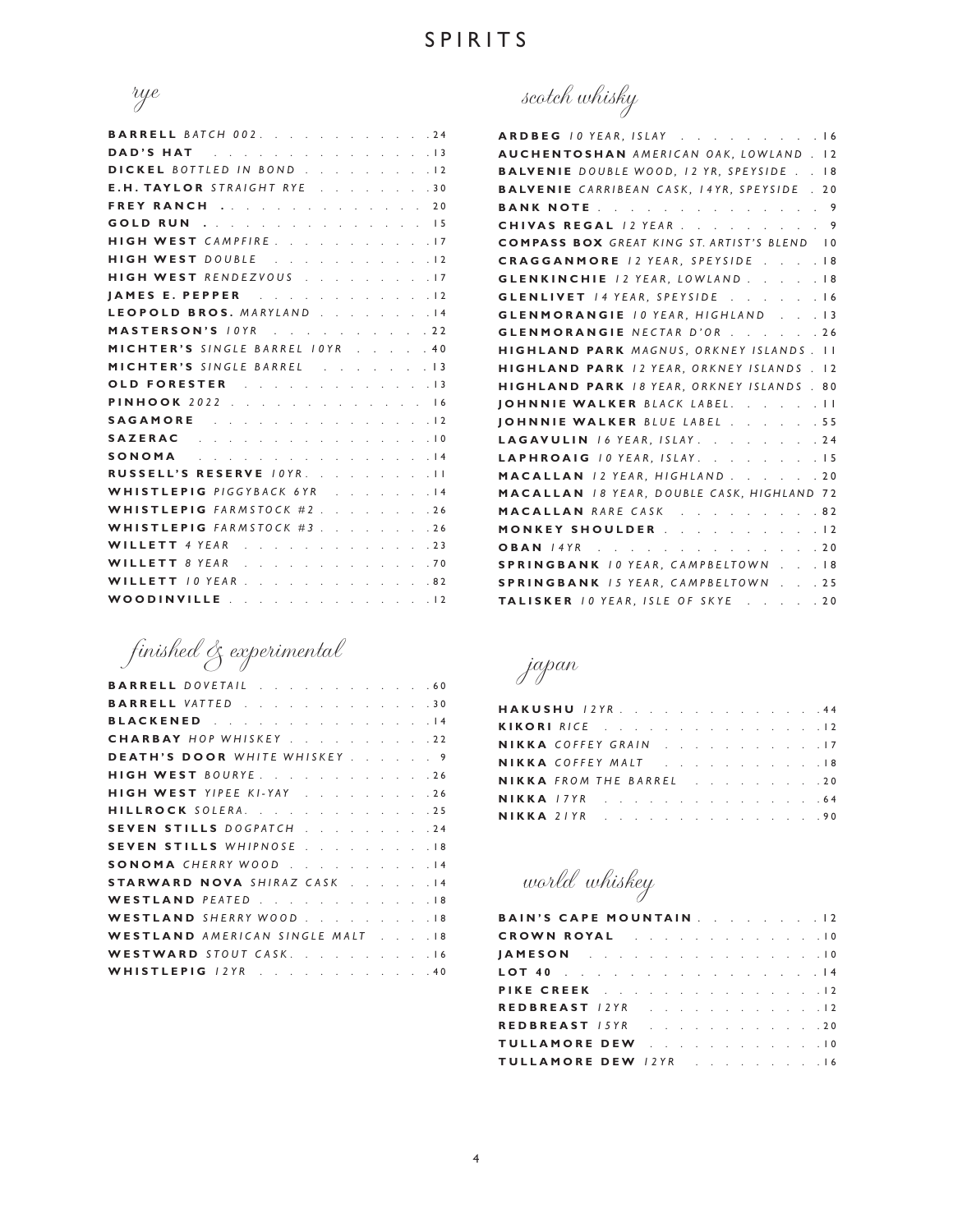cognac, brandy & calvados

| BARSOL PISCO 11                            |
|--------------------------------------------|
| CANDOLINI GRAPPA BIANCA 10                 |
| CLEAR CREEK APPLE BRANDY. 12               |
| DROUIN BLANCHE DE NORMANDIE 12             |
| DROUIN CALVADOS VSOP. 22                   |
| <b>GERMAIN-ROBIN</b> COAST ROAD RESERVE 19 |
| HENNESSY VSOP PRIVELEGE 16                 |
| HINE ANTIQUE XO, PREMIER CRU. 64           |
| HINE H BY HINE 10                          |
| HINE RARE, FINE CHAMPAGNE VSOP. 14         |
| LAIRDS APPLE BRANDY. 9                     |
| PIERRE FERRAND 1840. 14                    |
| PIERRE FERRAND SELECTION DES ANGES. 40     |
| RAYNAL VSOP, BRANDY. 9                     |
| R. JELINEK SLIVOVITZ PLUM BRANDY 9         |
| ST GEORGE AQUA PERFECTA 12                 |
| ST GEORGE PEAR BRANDY 12                   |

## other apertif, digestif& liqueurs

| ANCHO REYES CHILE LIQUEUR                                       |                      |              |                                 |                            | 8              |
|-----------------------------------------------------------------|----------------------|--------------|---------------------------------|----------------------------|----------------|
| <b>APEROL</b><br>the company of the company of the company of   |                      |              |                                 | <b>Contract</b>            | 8              |
| BAILEYS.                                                        |                      |              |                                 | . 8                        |                |
| <b>BORGHETTI</b> SAMBUCA<br><b>Carl Carl Carl</b>               |                      | l.           |                                 | $\overline{a}$             | $\overline{0}$ |
| CAMPARI 9                                                       |                      |              |                                 |                            |                |
| CAPPELLETTI                                                     |                      | $\mathbf{r}$ |                                 | a car                      | 8              |
| CARPANO ANTICA.                                                 |                      |              |                                 |                            | 9              |
| CHAMBORD 8                                                      |                      |              |                                 |                            |                |
| CHARTREUSE V.E.P. GREEN                                         |                      |              |                                 | .48                        |                |
| CHARTREUSE V.E.P. YELLOW                                        |                      |              |                                 | .48                        |                |
| CHARTREUSE GREEN                                                |                      |              |                                 |                            | $\overline{8}$ |
| CHARTREUSE YELLOW                                               |                      |              |                                 | .18                        |                |
| COCCHI AMERICANO.                                               |                      |              |                                 |                            | 8              |
| DRAMBUIE.                                                       |                      |              |                                 | $\sim$ 11                  |                |
| FRANGELICO                                                      |                      |              |                                 | $\mathcal{L}^{\text{max}}$ | 9              |
| GRAN CLASSICO                                                   |                      |              |                                 |                            | 9              |
| HERBSAINT                                                       |                      |              |                                 |                            | 8              |
| <b>KAHLUA</b>                                                   |                      |              |                                 |                            | 9              |
| LAZZARONI AMARETTO                                              |                      |              |                                 |                            | 9              |
| LEOPOLD BROS APERITIVO.                                         |                      |              | <b>Contract Contract Street</b> |                            | 9              |
| and the company of the company<br>LILLET .                      |                      |              |                                 | $\mathbf{L}^{\text{max}}$  | 9              |
| MR BLACK COLDBREW                                               | $\ddot{\phantom{a}}$ |              |                                 |                            | 9              |
| <b>PERNOD.</b>                                                  |                      |              |                                 |                            | 9              |
| MES<br><b>PUNT E</b>                                            |                      |              |                                 |                            | 8              |
| and the second contract of the second contract of the<br>MM'S H |                      |              |                                 |                            | 8              |
| <b>GEORGE</b> ABSINTHE VERTE<br>ST.                             |                      |              |                                 | L.                         | 16             |

#### amari

| and the contract of the contract of the contract of the contract of the contract of the contract of the contract of the contract of the contract of the contract of the contract of the contract of the contract of the contra<br>ANGELENO. |  | 9              |
|---------------------------------------------------------------------------------------------------------------------------------------------------------------------------------------------------------------------------------------------|--|----------------|
| ANGOSTURA                                                                                                                                                                                                                                   |  | 9              |
| and the contract of the contract of the contract of<br><b>AVERNA</b>                                                                                                                                                                        |  | 9              |
| BONAL GENTIANE-QUINA 8                                                                                                                                                                                                                      |  |                |
| BRAULIO ALPINO                                                                                                                                                                                                                              |  | $\overline{0}$ |
| and the company of the company of the company of<br><b>BROVO</b> #1                                                                                                                                                                         |  | $\overline{0}$ |
| a construction of the construction of the<br>CARDAMARO                                                                                                                                                                                      |  | 1 O            |
| and the second contract of the second contract of the<br>CYNAR                                                                                                                                                                              |  | 8              |
| CYNAR 70                                                                                                                                                                                                                                    |  | 9              |
| <b>BRANCA.</b> 7<br><b>FERNET</b>                                                                                                                                                                                                           |  |                |
| FRANCISCO MALBEC CASK 12<br>FERNET                                                                                                                                                                                                          |  |                |
| <b>FRANCISCO</b> RHUBARB CASK<br><b>FERNET</b>                                                                                                                                                                                              |  | $\overline{2}$ |
| LEOPOLD<br><b>FERNET</b>                                                                                                                                                                                                                    |  | 8              |
| $\mathcal{A}$ . The second constraint is a set of $\mathcal{A}$<br>LUXARDO.<br><b>FERNET</b>                                                                                                                                                |  | 8              |
| <b>FERNET VALLET</b> 9                                                                                                                                                                                                                      |  |                |
| GREENBAR GRAND POPPY 9                                                                                                                                                                                                                      |  |                |
| LAZZARONI 10                                                                                                                                                                                                                                |  |                |
| LO-FI GENTIAN 9                                                                                                                                                                                                                             |  |                |
| MARGERUM 12                                                                                                                                                                                                                                 |  |                |
| MONTENEGRO 9                                                                                                                                                                                                                                |  |                |
| a na kama na kama na kama na kama<br><b>NONINO</b>                                                                                                                                                                                          |  | $\overline{1}$ |
| . 9<br>SIBONA                                                                                                                                                                                                                               |  |                |
| VALLET ANGOSTURA.                                                                                                                                                                                                                           |  | 8              |
| VARNELLI SIBILLA 11                                                                                                                                                                                                                         |  |                |

zero proof

| SEEDLIP GROVE 42 9  |  |  |  |  |  |  |
|---------------------|--|--|--|--|--|--|
| SEEDLIP SPICE 94. 9 |  |  |  |  |  |  |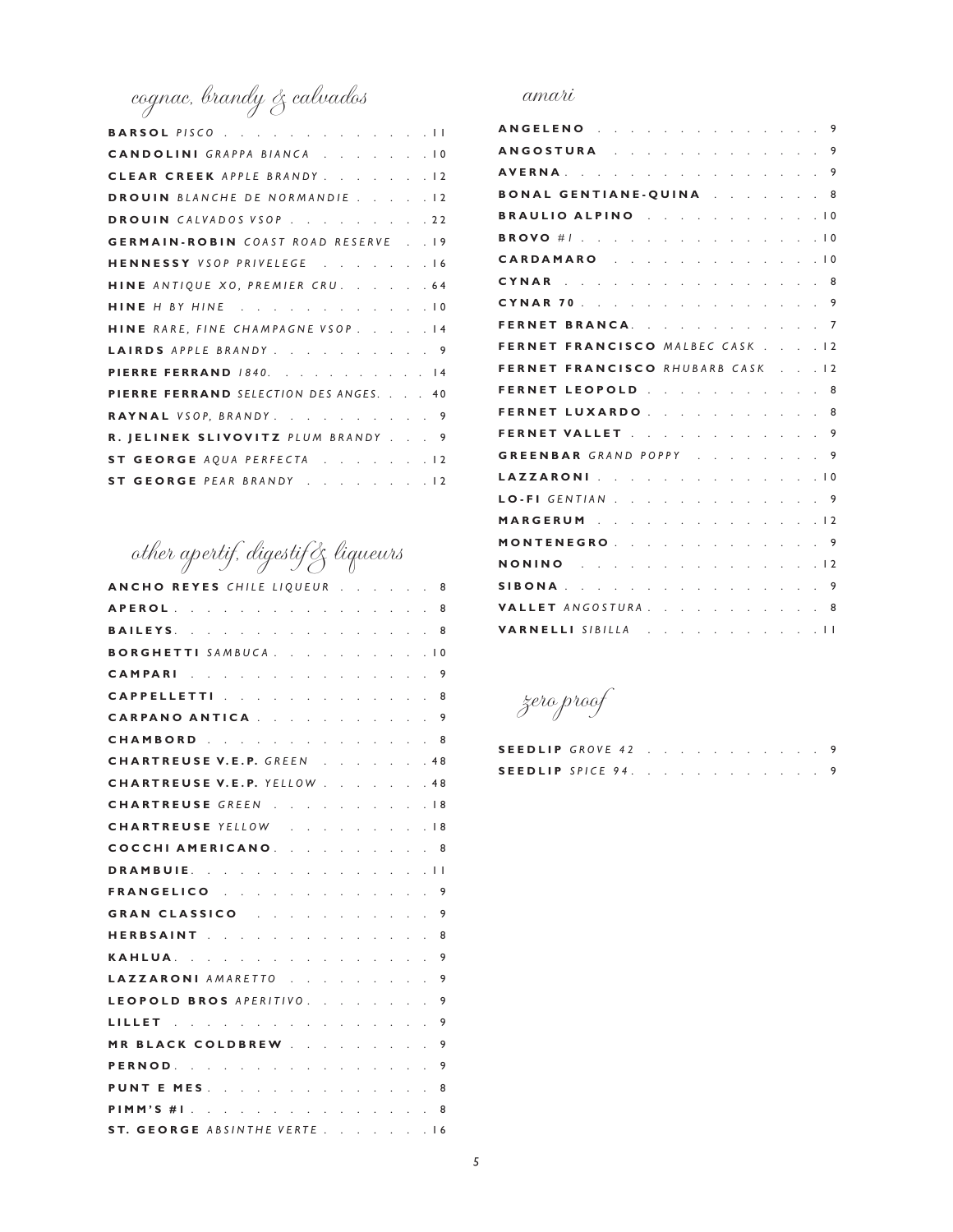#### BEER & CIDER SELECTIONS

## by the handle

| PILSNER, URBAN ROOTS 10 DEGREES, SACRAMENTO (12 OZ. CHALICE, 3.9% ABV). 8               |  |
|-----------------------------------------------------------------------------------------|--|
| BLACK LAGER, ORIGINAL PATTERN SPACEBALLS: THE BEER, OAKAND (12 OZ. CHALICE, 5.3% ABV) 8 |  |
| HAZY IPA, GREAT NOTION RIPE, PORTLAND OREGON (12 OZ. CHALICE, 7.0% ABV) 8               |  |
| DIPA, RUSSIAN RIVER BREWING PLINY THE ELDER, SANTA ROSA (10 OZ. TULIP, 8.0% ABV). 8     |  |

by the bottle

| WEST COAST IPA, ALTAMONT NELSON STASH, LIVERMORE (16OZ, 6.2% ABV) 8                             |  |
|-------------------------------------------------------------------------------------------------|--|
| UNFILTERED IPA, URBAN ROOTS RISING TOGETHER, SACRAMENTO (16OZ, 7.0% ABV) 8                      |  |
| HAZY IPA (LOW-ALCOHOL), ATHLETIC BREWING FREE WAVE, SAN DIEGO (12OZ, 0.5% ABV) 7                |  |
| SOUR, PRAIRIE SEASICK CROCODILE, CRANBERRY, VANILLA, CINNAMON, MCALESTER, OK (12OZ, 6.3% ABV) 8 |  |
|                                                                                                 |  |
| PORTER, DUTCHESS ALES AUGUR, BAY SHORE, NY (16OZ, 4.6% ABV) 9                                   |  |
| BROWN ALE, ABITA TURBODOG, ABITA SPRINGS, LA (12OZ, 5.6% ABV)                                   |  |
| SAISON/FARMHOUSE ALE, JOLLY PUMPKIN BAM BIERE, DEXTER, MI (750ML, 4.5% ABV). 20                 |  |
|                                                                                                 |  |
|                                                                                                 |  |
| ALKOHOLFREI (LOW-ALCOHOL), ERDINGER GERMANY (12OZ, 0.5% ABV). 8                                 |  |

cider

| DUCHÉ DE LONGUEVILLE SPARKLING APPLE CIDER, NORMANDY, FRANCE (750ML NON-ALCOHOLIC) 25            |  |
|--------------------------------------------------------------------------------------------------|--|
| SINCERE CIDER APPLE DRY CIDER, GLUTEN-FREE (16OZ, 5.6% ABV) 8                                    |  |
| <b>TRABANCO</b> SIDRA NATURAL, POMA AUREA BRUT NATURE, ASTURIAS, SPAIN 2016 (750ML, 4.5% ABV) 40 |  |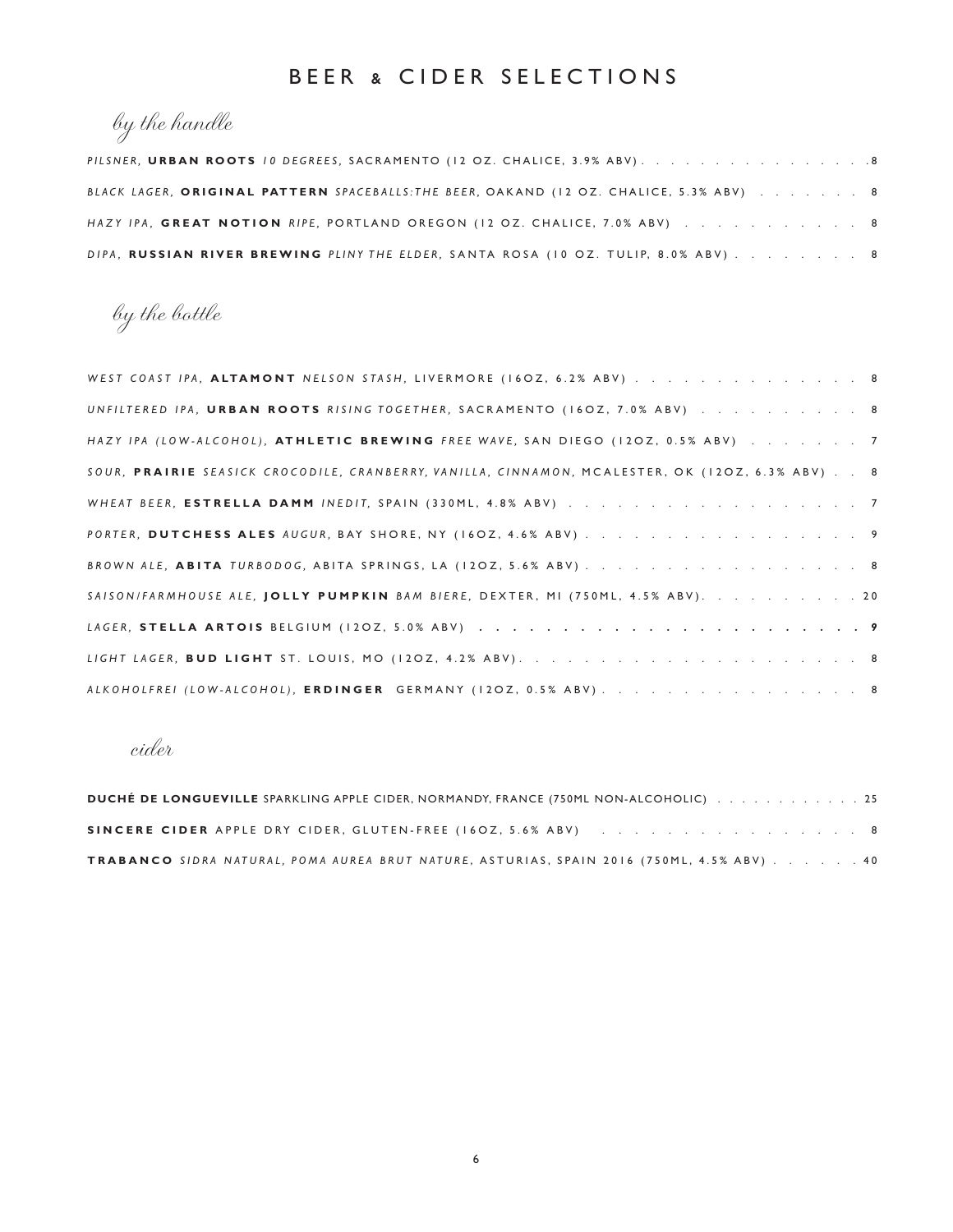#### WINE BY THE GLASS

### sparkling wine

| CHAMPAGNE, MAISON TELMONT RÉSERVE BRUT, EPERNAY, CHAMPAGNE, FRANCE MV 22 |  |
|--------------------------------------------------------------------------|--|
|                                                                          |  |
| CHAMPAGNE, RUINART BRUT, BLANC DE BLANCS, REIMS, CHAMPAGNE, FRANCE MV 35 |  |

#### white wine

| SAUVIGNON BLANC, CLOS HENRI PETIT CLOS, MARLBOROUGH, NEW ZEALAND 2020. 13 |
|---------------------------------------------------------------------------|
|                                                                           |
| CHENIN BLANC, CLOS DU GAIMONT VOUVRAY AOP, LOIRE VALLEY, FRANCE 2020 13   |
|                                                                           |
|                                                                           |
| CHARDONNAY, BOUDIN LE CHANTEMERLE, CHABLIS, BURGUNDY, FRANCE 2019 17      |
| CHARDONNAY, STEWART FARINA VINEYARD, SONOMA MOUNTAIN 2019 20              |
|                                                                           |

#### red wine

| PINOT NOIR, BRAVIUM SIGNAL RIDGE VINEYARD, MENDOCINO RIDGE, MENDOCINO CO 2019. 20                      |
|--------------------------------------------------------------------------------------------------------|
| *PINOT NOIR, BOUCHARD PERE & FILS BEAUNE DU CHATEAU, IER CRU, COTE DE BEAUNE, BURGUNDY, FRANCE 2017 35 |
| *PINOT NOIR, EN ROUTE LES POMMIERS, RUSSIAN RIVER VALLEY 2019 35                                       |
|                                                                                                        |
| GSM BLEND, LA NERTHE LES CASSAGNES, CÔTES-DU-RHÔNE VILLAGES, FRANCE 2019 13                            |
|                                                                                                        |
| MERLOT/CABERNET SAUVIGNON, BARONS DE ROTHSCHILD PARADIS CASSEUIL, BORDEAUX, FRANCE 2017 19             |
|                                                                                                        |
| MALBEC, TRIVENTO GOLDEN RESERVE, LUIAN DE CUYO, MENDOZA, ARGENTINA 2018. 14                            |
| CABERNET SAUVIGNON, MARIO BAZAN CELLARS RAMA, NAPA VALLEY 2017. 20                                     |
| *CABERNET SAUVIGNON, BEAULIEU VINEYARDS RESERVE, RUTHERFORD, NAPA VALLEY 2018. 45                      |

*\* TO MAINTAIN THE INTEGRITY OF THESE SPECIAL WINES WE UTILIZE THE CORAVIN WINE ACCESS SYSTEM*

ALL WINES BY THE GLASS (5 OZ. POUR) ARE AVAILABLE BY THE "TASTE" (2.5 OZ. POUR) AT HALF THE PRICE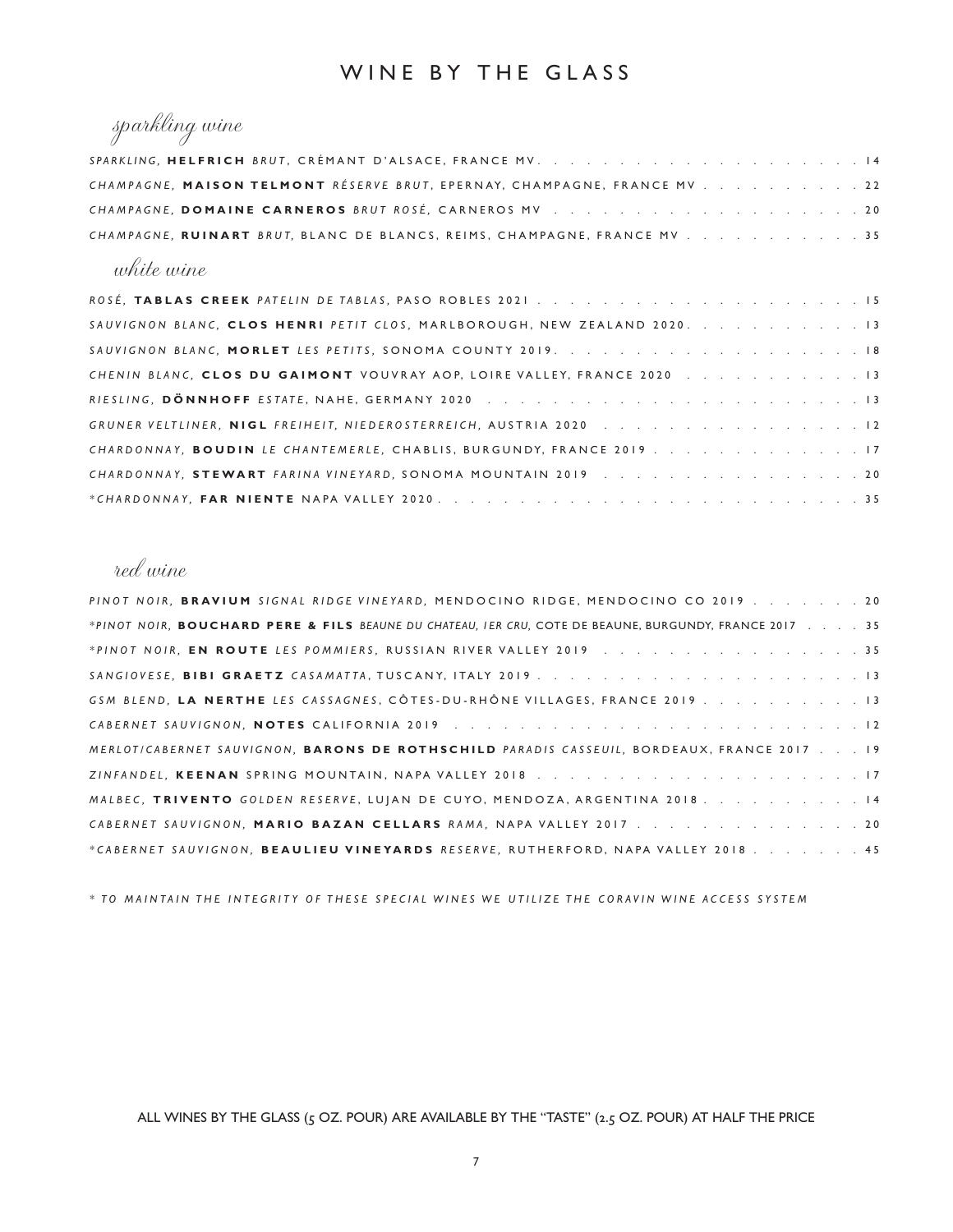#### HALF BOTTLES

#### white wines

| CHARDONNAY, ALBERT GRIVAULT CLOS DES PERRIERES, IER CRU, MEURSAULT, BURGUNDY, FRANCE 2016 150 |  |
|-----------------------------------------------------------------------------------------------|--|
|                                                                                               |  |
|                                                                                               |  |
| RIESLING, REINHOLD HAART PIESPORTER GOLDTROPFCHEN, AUSLESE, MOSEL 2010 68                     |  |

#### red wines

| BARBERA, LA SPINETTA SUPERIORE, BARBERA D'ASTI, PIEDMONT, ITALY 2018. 35 |  |  |  |  |  |
|--------------------------------------------------------------------------|--|--|--|--|--|
|                                                                          |  |  |  |  |  |
| TEMPRANILLO, LA RIOJA ALTA VIÑA ARDANZA, RESERVA, RIOJA, SPAIN 2012 70   |  |  |  |  |  |

#### LARGE FORMAT BOTTLES

| PINOT NOIR, PISONI ESTATE, SANTA LUCIA HIGHLANDS 2019 1.5L 600 |  |
|----------------------------------------------------------------|--|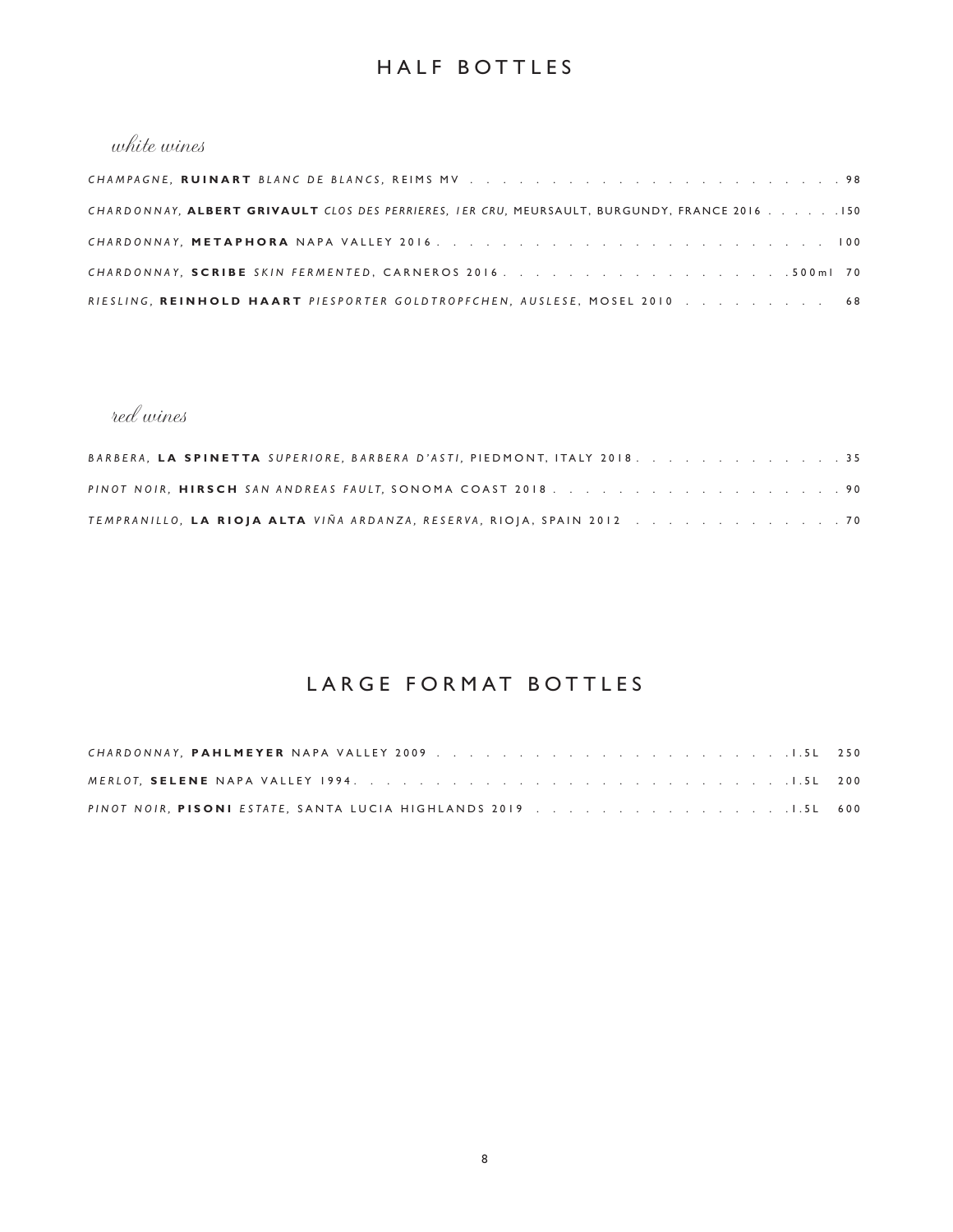champagne

| A.R. LENOBLE BLANC DE BLANCS, GRAND CRU, CHOUILLY 1988 695                                                                 |     |
|----------------------------------------------------------------------------------------------------------------------------|-----|
|                                                                                                                            |     |
|                                                                                                                            |     |
|                                                                                                                            |     |
| CHÂTEAU DE BLIGNY CLOS DU BLIGNY 6 CÉPAGES, BRUT, BLIGNY MV 226<br>DAVID LÉCLAPART L'APÔTRE, PREMIER CRU, TRÉPAIL 2010 437 |     |
|                                                                                                                            |     |
|                                                                                                                            |     |
|                                                                                                                            |     |
|                                                                                                                            |     |
|                                                                                                                            |     |
| JACQUES SELOSSE INITIAL, BRUT, BLANC DE BLANCS, GRAND CRU, AVIZE MV 610                                                    |     |
| JACQUES SELOSSE SOUS LE MONT. EXTRA BRUT, BLANC DE NOIR, IER CRU, MAREUIL SUR AY, MV 895                                   |     |
| JACQUES SELOSSE VERSION ORIGINAL, EXTRA BRUT, BLANC DE BLANCS, GRAND CRU, AVIZE, MV 720                                    |     |
|                                                                                                                            |     |
|                                                                                                                            | 460 |
| KRUG CLOS DU MESNIL, BRUT BLANC DE BLANCS, REIMS 2002. 2750                                                                |     |
| LAURENT-PERRIER LA CUVÉE, BRUT, TOURS-SUR-MARNE MV 90                                                                      |     |
| LAURENT-PERRIER GRAND SIÈCLE, NO. 24, GRAND CUVEE, TOURS-SUR-MARNE MV 415                                                  |     |
| LAURENT-PERRIER MILLÉSIMÉ, BRUT, TOURS-SUR-MARNE 2008 185                                                                  |     |
|                                                                                                                            |     |
| MARC HEBRART BRUT ROSÉ, PREMIER CRU, MAREUIL-SUR-AŸ, MV 160                                                                |     |
| MICHEL DERVIN BRUT ROSÉ, CUCHERY, CHAMPAGNE, FRANCE MV 110                                                                 |     |
| <b>PHILIPPONNAT</b> BLANC DE NOIRS, EXTRA BRUT, MAREUIL SUR AY 2014. 240                                                   |     |
| PIERRE GIMONNET & FILS CUIS IER CRU, BRUT, BLANC DE BLANCS, MV 125                                                         |     |
| PIERRE MORLET MILLÉSIMÉ, BRUT, IER CRU, AVENAY VAL D'OR 2012,                                                              |     |
|                                                                                                                            |     |
|                                                                                                                            |     |
|                                                                                                                            |     |
|                                                                                                                            |     |
|                                                                                                                            |     |
| <b>TAITTINGER</b> COMTES DE CHAMPAGNE, ROSÉ, REIMS 2006 518                                                                |     |
| TAITTINGER COMTES DE CHAMPAGNE, BLANC DE BLANCS, REIMS 2011. 480                                                           |     |
| TELMONT RESERVE BRUT, EPERNAY MV.<br>. 110                                                                                 |     |
| the rest of the world                                                                                                      |     |
| CASTELL D'AGE BRUT NATURE, CUVEE ANNE MARIE RESERVA, CAVA D.O. SPAIN MV. 48                                                |     |
| CHAPEL DOWN ROSÉ BRUT, TENTERDEN, ENGLAND, UNITED KINGDOM MV. 140                                                          |     |
|                                                                                                                            |     |
|                                                                                                                            |     |
| <b>GUSBOURNE</b> BRUT RESERVE, KENT COUNTY, ENGLAND, UNITED KINGDOM 2016. 160                                              |     |
| <b>GUSBOURNE</b> BRUT ROSÉ, KENT COUNTY, ENGLAND, UNITED KINGDOM 2015 215                                                  |     |
|                                                                                                                            |     |
|                                                                                                                            |     |
|                                                                                                                            | 240 |
|                                                                                                                            |     |
|                                                                                                                            |     |
|                                                                                                                            |     |
|                                                                                                                            |     |
|                                                                                                                            |     |
| <b>MICHEL BRIDAY</b> BRUT ROSÉ, CRÉMANT DE BOURGOGNE, BURGUNDY, FRANCE MV 56                                               |     |
| NINO FRANCO PROSECCO DI VALDOBBIADENE RUSTICO, VENETO, ITALY MV. 60                                                        |     |
|                                                                                                                            |     |
|                                                                                                                            |     |
|                                                                                                                            |     |
| SOTER BRUT ROSÉ, MINERAL SPRINGS VINEYARD, YAMHILL-CARLTON, WILLAMETTE VALLEY, OR 2013. 145                                |     |
| SOTER BRUT ROSÉ, MINERAL SPRINGS VINEYARD, YAMHILL-CARLTON, WILLAMETTE VALLEY, OR 2017. 195                                |     |
|                                                                                                                            |     |
|                                                                                                                            |     |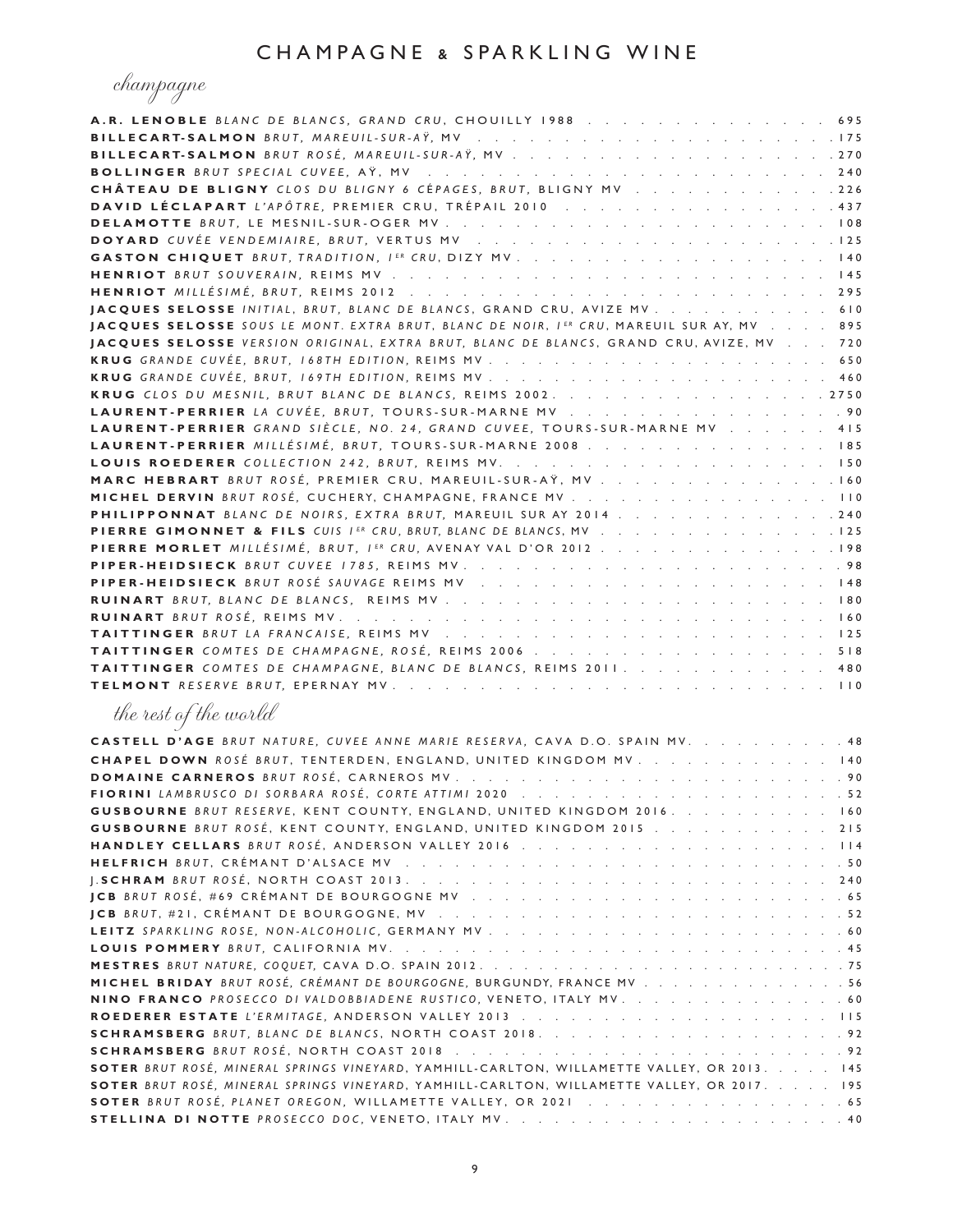#### $\iota\omega\iota\acute{e}$

| ATTEMS PINOT GRIGIO, RAMATO, FRIULI-VENEZIA GIULIA IGT, ITALY 2021 52       |
|-----------------------------------------------------------------------------|
| BIELER GRENACHE, SABINE, COTEAUX D'AIX EN PROVENCE, FRANCE 2020 48          |
|                                                                             |
| CHENE BLEU GSM BLEND, LE ROSÉ, CRESTET, VAUCLUSE, FRANCE 2020. 98           |
|                                                                             |
| <b>GUY DE FOREZ</b> ROSÉ DES RICEYS, LES RICEYS, CHAMPAGNE, FRANCE 2013 100 |
| PEYRASSOL CINSAULTIGRENACHE, LA CROIX, MÉDITERRANÉE IGP, FRANCE 2021 48     |
| PEYRASSOL GSM BLEND, LES COMMANDEURS, CÔTES DE PROVENCE, FRANCE 2021 72     |
| TABLAS CREEK GSM BLEND, PATELIN DE TABLAS, PASO ROBLES 2021 60              |
| TERRE NERE NERELLO MASCALESE, ETNA ROSATO, ETNA ROSSO DOC, ITALY 2020. 74   |

# sauvignon blanc

| BOUCHOT CAILLOTTES, POUILLY-FUME, LOIRE VALLEY, FRANCE 2019 90           |  |  |  |  |  |  |
|--------------------------------------------------------------------------|--|--|--|--|--|--|
|                                                                          |  |  |  |  |  |  |
|                                                                          |  |  |  |  |  |  |
|                                                                          |  |  |  |  |  |  |
|                                                                          |  |  |  |  |  |  |
|                                                                          |  |  |  |  |  |  |
| NOTTINGHAM CELLARS WOLF FAMILY VINEYARD, ST. HELENA, NAPA VALLEY 2020 55 |  |  |  |  |  |  |
|                                                                          |  |  |  |  |  |  |
|                                                                          |  |  |  |  |  |  |
| QUIVIRA FIG TREE VINEYARD, DRY CREEK VALLEY, SONOMA COUNTY 2020. 80      |  |  |  |  |  |  |
|                                                                          |  |  |  |  |  |  |

### other domestic whites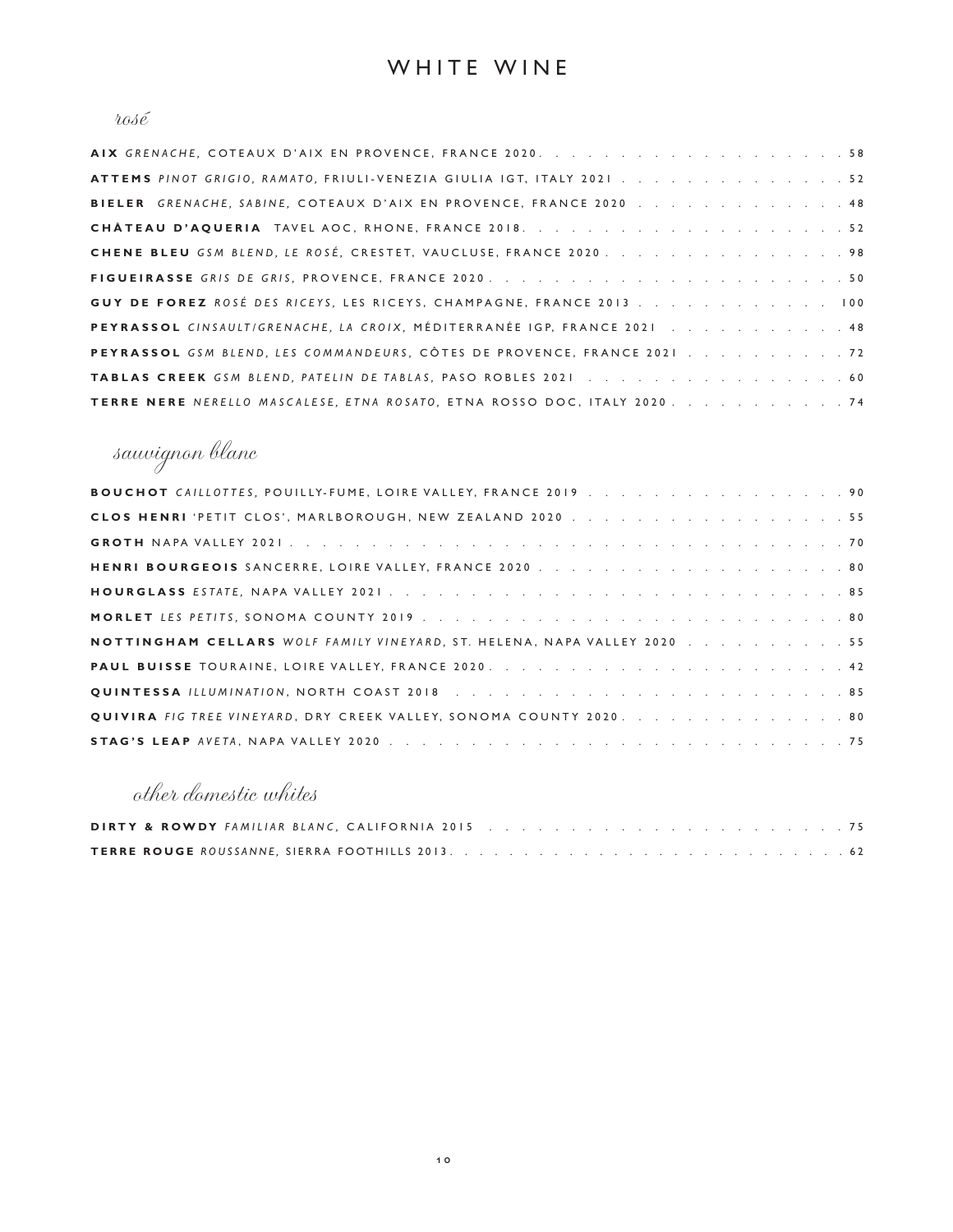### pinot gris/grigio

| ALOIS LAGEDER PINOT GRIGIO, DOLOMITI, ALTO-ADIGE, ITALY 2018 48        |  |  |  |  |  |  |
|------------------------------------------------------------------------|--|--|--|--|--|--|
| ALOIS LAGEDER PINOT GRIGIO, PORER, TRENTINO-ALTO ADIGE, ITALY 2019. 69 |  |  |  |  |  |  |
|                                                                        |  |  |  |  |  |  |
| ATTEMS PINOT GRIGIO, RAMATO, FRIULI-VENEZIA GIULIA IGT, ITALY 2021 52  |  |  |  |  |  |  |
|                                                                        |  |  |  |  |  |  |

### german riesling

| CARL LOEWEN LEIWENER LAURENTIUSLAY, AUSLESE, MOSEL 2001 140            |
|------------------------------------------------------------------------|
|                                                                        |
|                                                                        |
| 58                                                                     |
| 85                                                                     |
| 50                                                                     |
|                                                                        |
| HUPFELD WINKELER JESUITENGARTEN, SPÄTLESE, RHEINGAU 1991 220           |
|                                                                        |
|                                                                        |
| PRINZ HALLGARTENER JUNGFER, SPÄTLESE, GOLDKAPSEL, RHEINGAU 2002 165    |
| REINHOLD HAART PIESPORTER GOLDTROPFCHEN, AUSLESE, MOSEL 2010. 375ML 68 |
| SCHARZHOFBERGER ZELTINGER SONNENUHR, SPÄTLESE, MOSEL 1997 195          |
|                                                                        |
| WEINGUT JOSEF SPREITZER 101, RHEINGHAU, GERMANY 2016 42                |

global riesling

|  | PIERRE SPARR GRAND CRU, SCHOENENBOURG, ALSACE, FRANCE 2018. 145 |  |  |  |  |  |  |  |  |  |  |  |
|--|-----------------------------------------------------------------|--|--|--|--|--|--|--|--|--|--|--|
|  |                                                                 |  |  |  |  |  |  |  |  |  |  |  |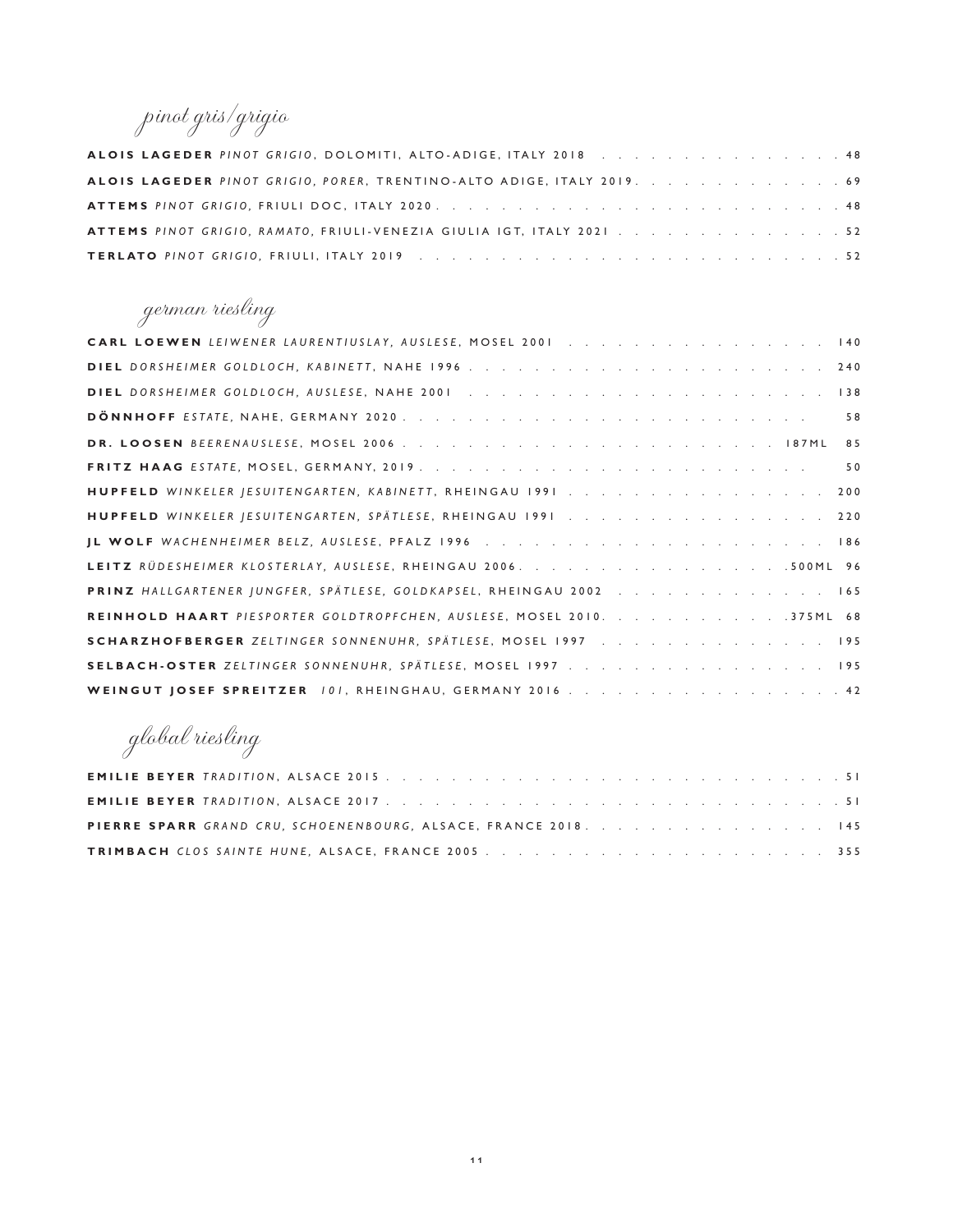# french whites

| <b>BARMÈS BUECHER</b> GEWÜRZTRAMINER, ROSENBERG, ALSACE 2014                                               |
|------------------------------------------------------------------------------------------------------------|
| <b>BARMÈS BUECHER</b> GEWÜRZTRAMINER, STEINGRUBLER, GRAND CRU, ALSACE 2011130                              |
|                                                                                                            |
| CHÉREAU CARRÉ MUSCADET. COMTE LELOUP DE CHASSELOIR. SÈVRE-ET-MAINE. SUR LIE. LOIRE VALLEY. FRANCE 2016. 60 |
|                                                                                                            |
| <b>COMTE DE LAUZE</b> GRENACHE BLANC BLEND, CHÂTEAUNEUF-DU-PAPE 2019 156                                   |
|                                                                                                            |
| PICHOT CHENIN BLANC, LE PEU DE LA MORIETTE, VOUVRAY, LOIRE VALLEY 2020 48                                  |
| ZIND HUMBRECHT GEWÜRZTRAMINER, CLOS WINDSBUHL, ALSACE 2013. 150                                            |

# spanish whites

| LOPEZ DE HEREDIA VIÑA TONDONIA BLANCO, GRAN RESERVA, RIOJA DOCa 2005 108 |  |  |  |
|--------------------------------------------------------------------------|--|--|--|

### italian whites

| ALOIS LAGEDER PINOT GRIGIO, DOLOMITI, ALTO-ADIGE, ITALY 2018 48                      |  |  |  |  |  |  |  |  |  |  |  |
|--------------------------------------------------------------------------------------|--|--|--|--|--|--|--|--|--|--|--|
| ALOIS LAGEDER PINOT GRIGIO, PORER, TRENTINO-ALTO ADIGE, ITALY 2019. 69               |  |  |  |  |  |  |  |  |  |  |  |
|                                                                                      |  |  |  |  |  |  |  |  |  |  |  |
| ELVIO COGNO NASCETTA, ANAS-CETTA, LANGHE NASCETTA DEL NOVELLO DOC, PIEDMONT 2020. 85 |  |  |  |  |  |  |  |  |  |  |  |
|                                                                                      |  |  |  |  |  |  |  |  |  |  |  |
|                                                                                      |  |  |  |  |  |  |  |  |  |  |  |

# global whites

| <b>MAYU</b> PEDRO XIMENEZ (DRY), HUANTA VINEYARD, D.O. VALLE DE ELQUI, CHILE 2018. 40 |  |  |  |  |
|---------------------------------------------------------------------------------------|--|--|--|--|
| <b>RAMOS PINTO</b> RABIGATO BLEND, DUAS QUINTAS, DUORO, PORTUGAL 2016. 44             |  |  |  |  |
| SCHIEFERKOPF SILVANER, TROCKEN-SEC, FRANKEN, GERMANY 2016 59                          |  |  |  |  |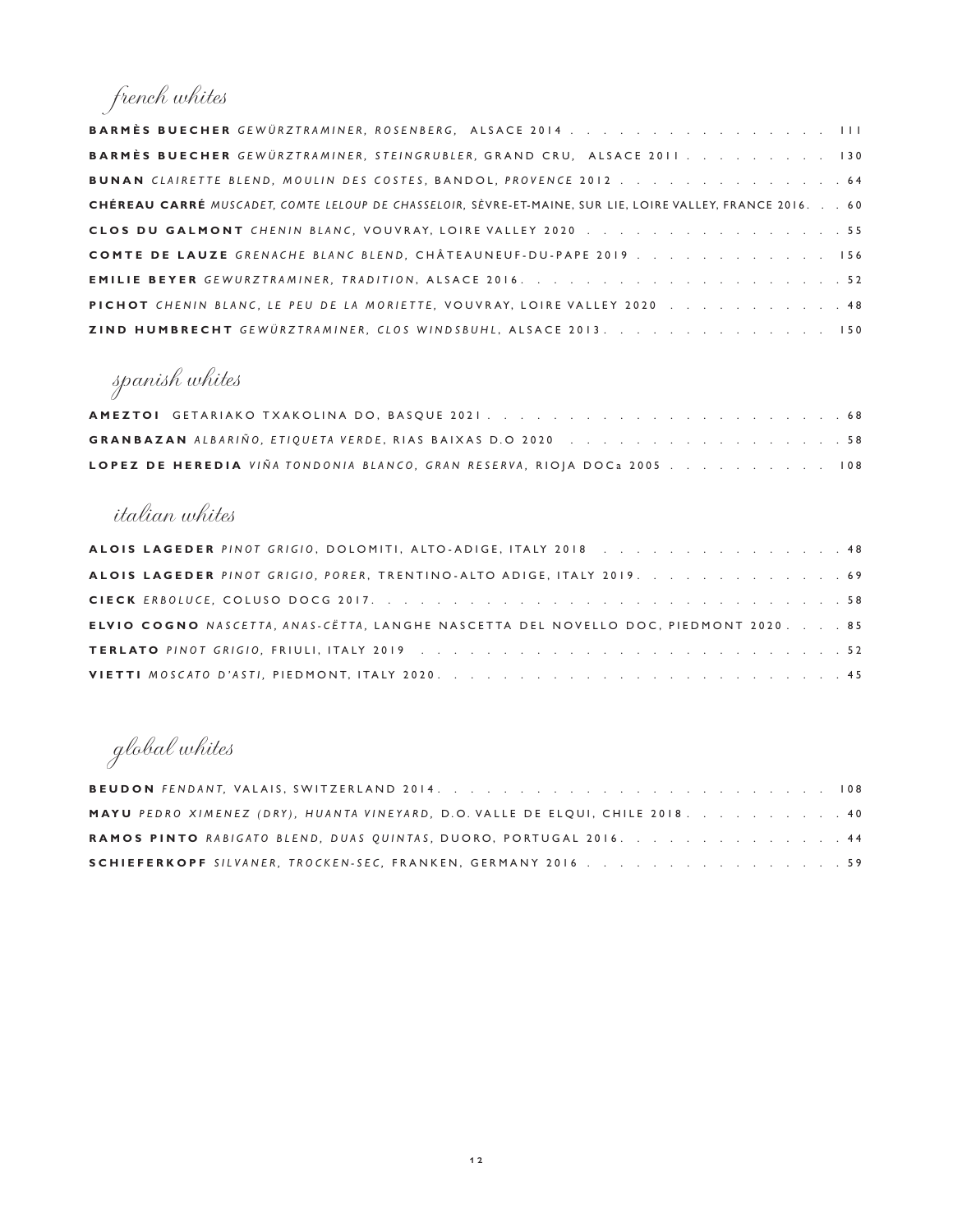# chardonnay

| ANTHILL FARMS PEUGH VINEYARD, RUSSIAN RIVER VALLEY 2019 125                      |  |
|----------------------------------------------------------------------------------|--|
| <b>BALLETTO VINEYARDS</b> CIDER RIDGE VINEYARD, RUSSIAN RIVER VALLEY 2015. 92    |  |
|                                                                                  |  |
|                                                                                  |  |
|                                                                                  |  |
|                                                                                  |  |
| DAOU RESERVE, WILLOW CREEK DISTRICT, PASO ROBLES 2019 80                         |  |
|                                                                                  |  |
|                                                                                  |  |
|                                                                                  |  |
|                                                                                  |  |
|                                                                                  |  |
|                                                                                  |  |
|                                                                                  |  |
|                                                                                  |  |
|                                                                                  |  |
|                                                                                  |  |
|                                                                                  |  |
| <b>MARITANA</b> HANSEN HILL VINEYARD, DUTTON RANCH, RUSSIAN RIVER VALLEY 2017 90 |  |
| <b>MARITANA</b> SHOP BLOCK 1967, DUTTON RANCH, RUSSIAN RIVER VALLEY 2017. 90     |  |
|                                                                                  |  |
| NICKEL & NICKEL TRUCHARD VINEYARD, CARNEROS, NAPA VALLEY 2020. 150               |  |
| NORTH VALLEY BY SOTER, WILLAMETTE VALLEY, OREGON 2016 80                         |  |
|                                                                                  |  |
|                                                                                  |  |
|                                                                                  |  |
| PENFOLDS BIN 311, TUMBARUMBA, NEW SOUTH WALES, AUSTRALIA 2016 78                 |  |
| PETER MICHAEL LA CARRIERE, KNIGHTS VALLEY, SONOMA COUNTY 2019 260                |  |
| PETER MICHAEL LA CARRIERE, KNIGHTS VALLEY, SONOMA COUNTY 2020 320                |  |
|                                                                                  |  |
|                                                                                  |  |
|                                                                                  |  |
|                                                                                  |  |
|                                                                                  |  |
|                                                                                  |  |
|                                                                                  |  |
|                                                                                  |  |
| <b>RYAN COCHRANE</b> SOLOMON HILLS VINEYARD, STA. MARIA VALLEY 2016 84           |  |
|                                                                                  |  |
|                                                                                  |  |
| SAXON BROWN SANGIACOMO GREEN ACRES VINEYARD, CARNEROS 2014. 100                  |  |
|                                                                                  |  |
|                                                                                  |  |
|                                                                                  |  |
|                                                                                  |  |
|                                                                                  |  |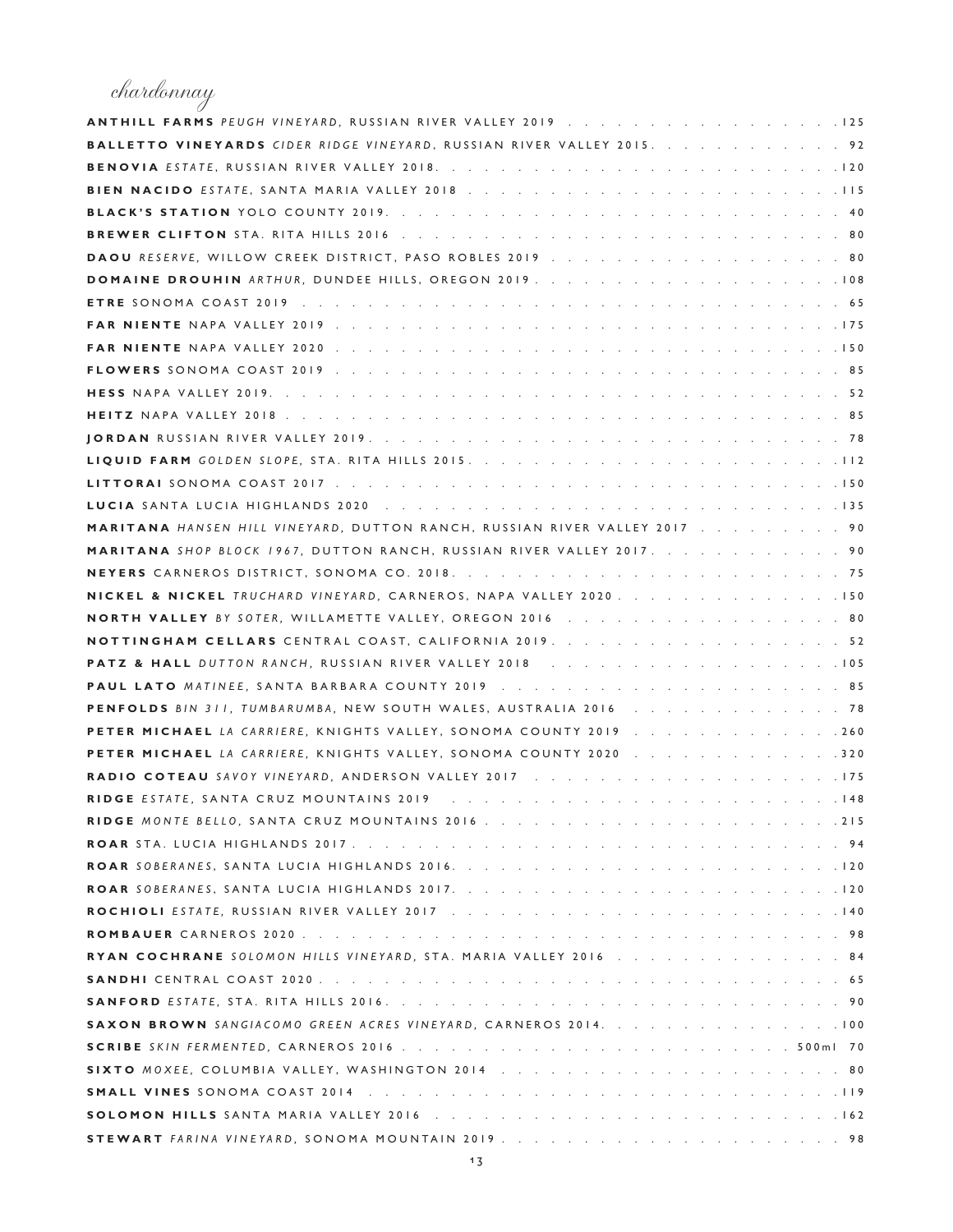white burgundy

| ALBERT GRIVAULT CLOS DES PERRIERES, IER CRU, MEURSAULT 2017. 375ML<br>150  |
|----------------------------------------------------------------------------|
| BACHELET-MONNOT / ER CRU, CHASSAGNE-MONTRACHET 2019 200                    |
| BACHELET-MONNOT IER CRU, LA FUSSIERE, MARANGES BLANC 2019 160              |
|                                                                            |
|                                                                            |
| COMTESSE DE CHÉRISEY BOIS DE BLAGNY, MEURSAULT 2018. 225                   |
|                                                                            |
|                                                                            |
|                                                                            |
|                                                                            |
|                                                                            |
| OLIVIER LEFLAIVE CLOS SAINT-MARC, IER CRU, CHASSAGNE-MONTRACHET 2018. 412  |
| PIERRE-YVES COLIN-MOREY CHARMES, IER CRU, MEURSAULT 2016 367               |
| PIERRE-YVES COLIN-MOREY CHAMPS GAINS, IER CRU, PULIGNY-MONTRACHET 2016 340 |
| RENÉ LEQUIN-COLIN LES VERGERS, IER CRU, CHASSAGNE-MONTRACHET 2019. 210     |
| VINCENT DAMPT 350, CÔTE DE LECHET, IER CRU, CHABLIS 2017 128               |
|                                                                            |
|                                                                            |
|                                                                            |

white grand crus of burgundy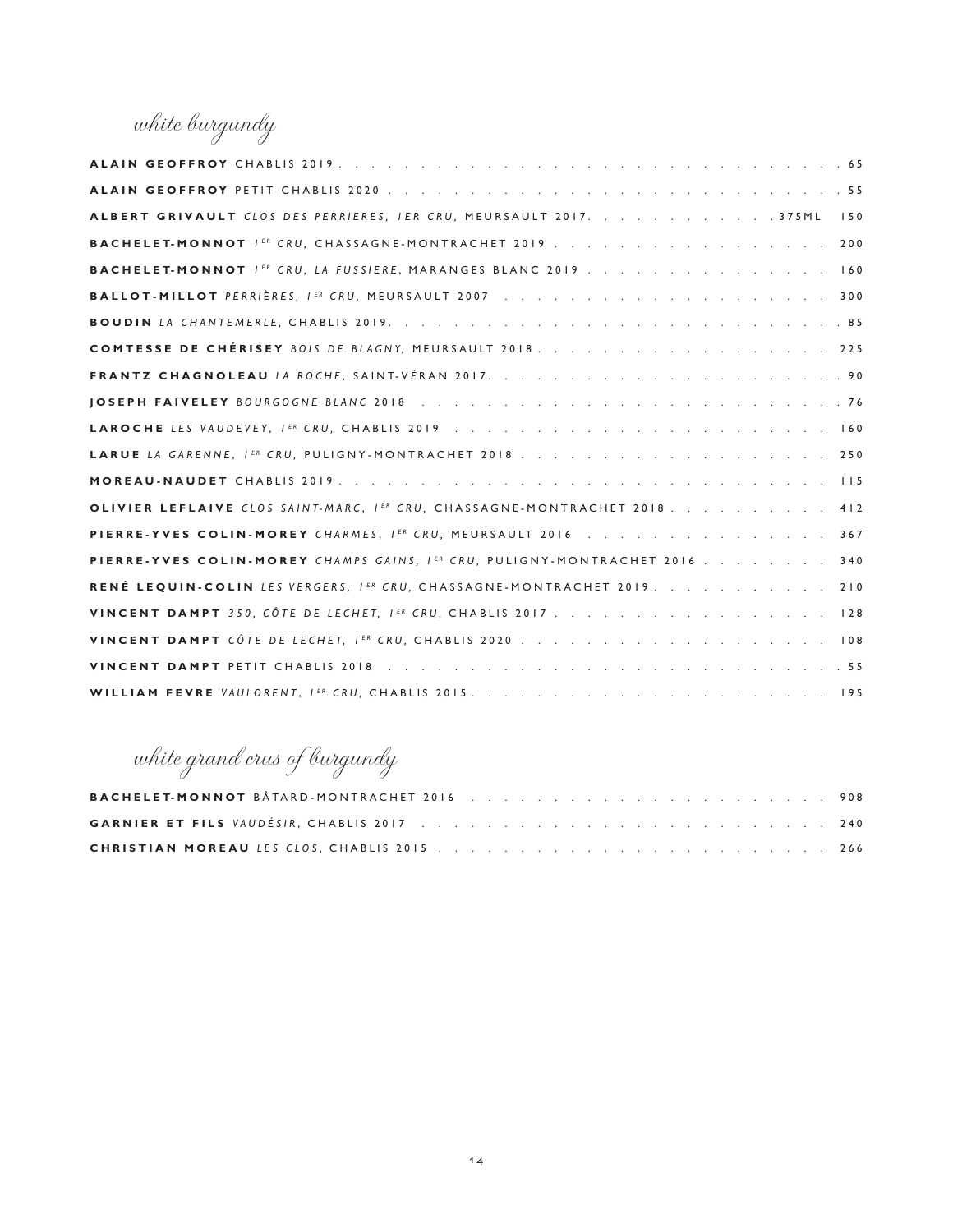# pinot noir

| ABBOTT CLAIM ABBOTT CLAIM VINEYARD, YAMHILL-CARLTON, WILLAMETTE VALLEY, OR 2018. 195    |    |
|-----------------------------------------------------------------------------------------|----|
| <b>ANTICA TERRA</b> ANTIKYTHERA, EOLA-AMITY HILLS, WILLAMETTE VALLEY, OR 2017. 450      |    |
| ANTICA TERRA BOTANICA, EOLA-AMITY HILLS, WILLAMETTE VALLEY, OR 2019 340                 |    |
|                                                                                         |    |
| BRAVIUM SIGNAL RIDGE VINEYARD, MENDOCINO RIDGE, MENDOCINO CO. 2019 105                  |    |
|                                                                                         |    |
|                                                                                         |    |
|                                                                                         |    |
|                                                                                         |    |
|                                                                                         |    |
| EVENING LAND LA SOURCE, SEVEN SPRINGS, EOLA-AMITY HILLS, WILLAMETTE VALLEY, OR 2018 225 |    |
|                                                                                         |    |
|                                                                                         |    |
|                                                                                         | 90 |
| KEN WRIGHT CANARY HILL VINEYARD, EOLA-AMITY HILLS, WILLAMETTE VALLEY, OR 2019 170       |    |
| KEN WRIGHT CARTER VINEYARD, EOLA-AMITY HILLS, WILLAMETTE VALLEY, OR 2019. 170           |    |
| KEN WRIGHT GUADALUPE VINEYARD, WILLAMETTE VALLEY, OR 2018. 155                          |    |
| KEN WRIGHT GUADALUPE VINEYARD, WILLAMETTE VALLEY, OR 2019 170                           |    |
| KOSTA BROWNE GAP'S CROWN VINEYARD, SONOMA COAST 2018 295                                |    |
|                                                                                         |    |
|                                                                                         |    |
|                                                                                         |    |
| LINGUA FRANCA ESTATE, EOLA-AMITY HILLS, WILLAMETTE VALLEY, OR 2018. 140                 |    |
| LA FOLLETTE BLACK ROAD VINEYARD, RUSSIAN RIVER VALLEY 2017. 98                          |    |
|                                                                                         |    |
|                                                                                         |    |
|                                                                                         |    |
|                                                                                         |    |
|                                                                                         |    |
|                                                                                         |    |
|                                                                                         |    |
| MORLET EN FAMILLES, FORT-ROSS SEAVIEW, SONOMA COAST 2017 310                            |    |
| OCCIDENTAL (KISTLER) FREESTONE-OCCIDENTAL, SONOMA COAST 2018. 130                       |    |
|                                                                                         |    |
|                                                                                         |    |
| PRESQU'ILE ESTATE, PRESQU'ILE VINEYARD, SANTA MARIA VALLEY 2019 140                     |    |
|                                                                                         |    |
|                                                                                         |    |
|                                                                                         |    |
|                                                                                         |    |
| TALLEY ROSEMARY'S VINEYARD, ARROYO GRANDE VALLEY 2001. 255                              |    |
|                                                                                         |    |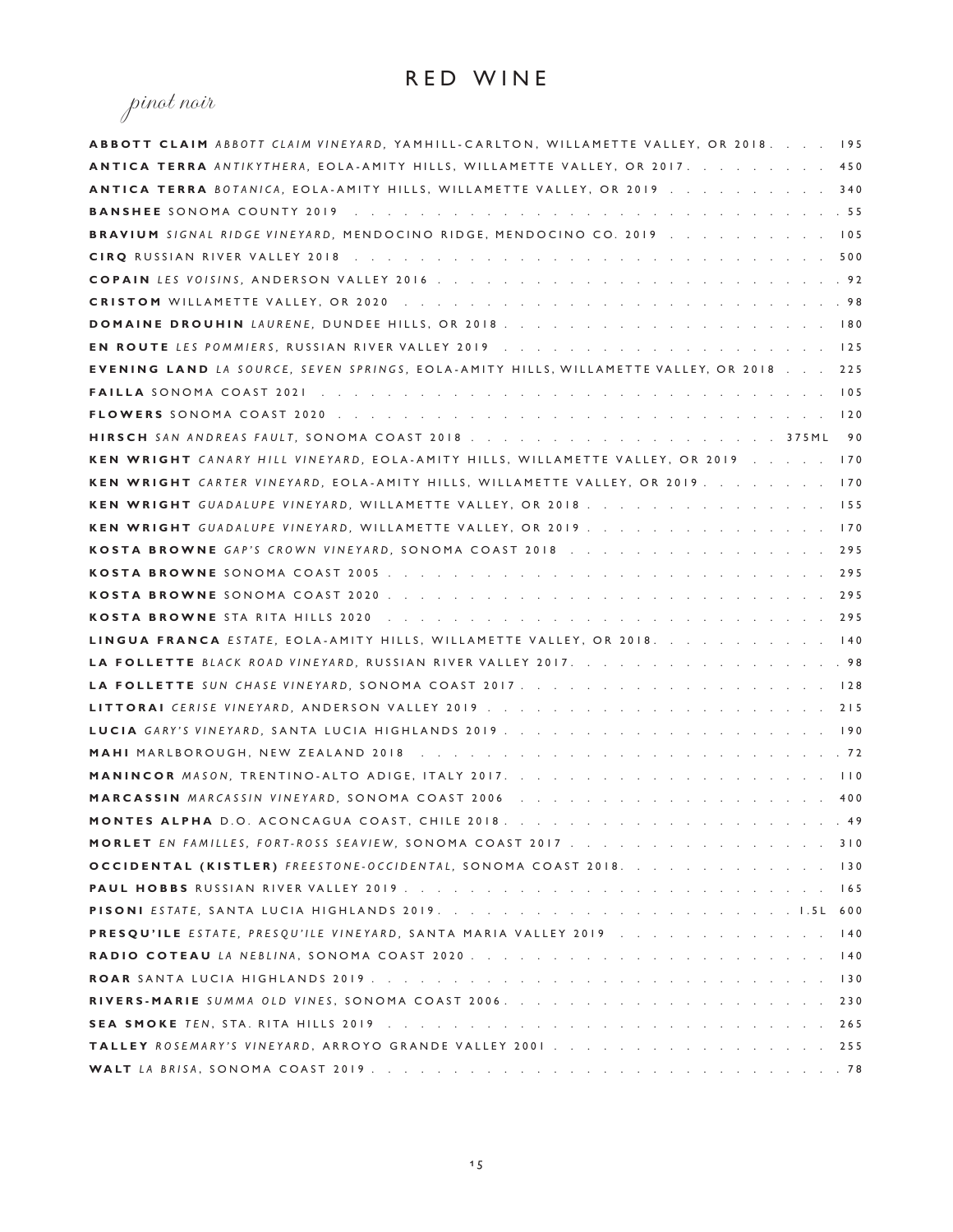red burgundy

|                                                                                      | 92  |
|--------------------------------------------------------------------------------------|-----|
| <b>BACHELET-MONNOT</b> LES CHARMES DESSUS, SANTENAY 2017.                            | 120 |
|                                                                                      | 125 |
| <b>BOUCHARD PERE &amp; FILS BEAUNE DU CHATEAU, IER CRU, COTE DE BEAUNE 2017.</b> 120 |     |
| CHEVILLON LES BOUSSELOTS, IER CRU, NUITS-SAINT-GEORGES 2018 400                      |     |
|                                                                                      |     |
|                                                                                      |     |
| LUCIEN BOILLOT & FILS LES FREMIERS, IER CRU, POMMARD 2017. 285                       |     |
|                                                                                      |     |
|                                                                                      |     |
| TAUPENOT-MERME LA RIOTTE, IER CRU, MOREY-SAINT-DENIS 2018 485                        |     |
| VINCENT GIRARDIN BOURGOGNE ROUGE, CUVEE SAINT-VINCENT, COTE DE BEAUNE 2017 70        |     |

red grand crus of burgundy

| <b>COMTE GEORGES DE VOGUE</b> CUVÉE VIEILLES VIGNES, MUSIGNY, CHAMBOLLE-MUSIGNY 2008 1.240 |
|--------------------------------------------------------------------------------------------|
| COMTE GEORGES DE VOGUE CUVÉE VIEILLES VIGNES, MUSIGNY, CHAMBOLLE-MUSIGNY 2009 1,640        |
|                                                                                            |
| DOMAINE DE LA ROMANÉE-CONTI CORTON, CÔTE DE BEAUNE 2014 2,100                              |
|                                                                                            |
| DOMAINE DE LA ROMANÉE-CONTI ÉCHÉZEAUX, VOSNE ROMANEE 2007. 4,500                           |
| DOMAINE DE LA ROMANÉE-CONTI ÉCHÉZEAUX, VOSNE ROMANEE 2014. 1,800                           |
| DOMAINE DE LA ROMANÉE-CONTI ÉCHÉZEAUX, VOSNE ROMANEE 2017. 2,200                           |
| DOMAINE DE LA ROMANÉE-CONTI GRANDS ÉCHÉZEAUX, VOSNE ROMANEE 2009 4,200                     |
| DOMAINE DE LA ROMANÉE-CONTI GRANDS ÉCHÉZEAUX, VOSNE ROMANEE 2014 2,100                     |
| DOMAINE DE LA ROMANÉE-CONTI GRANDS ÉCHÉZEAUX, VOSNE ROMANEE 2017 3,200                     |
| DOMAINE DE LA ROMANÉE-CONTI LA TÂCHE, VOSNE ROMANEE 2015 4,700                             |
|                                                                                            |
| DOMAINE DE LA ROMANÉE-CONTI RICHEBOURG, VOSNE-ROMANEE 2014 4,000                           |
| <b>DOMAINE DE LA ROMANÉE-CONTI</b> ROMANÉE-CONTI, VOSNE ROMANEE 2015. 14,000               |
| <b>DOMAINE DE LA ROMANÉE-CONTI</b> ROMANÉE-SAINT-VIVANT, VOSNE-ROMANEE 2012. 3,350         |
| DOMAINE DE LA ROMANÉE-CONTI ROMANÉE-SAINT-VIVANT, VOSNE-ROMANEE 2013. 3,300                |
| DOMAINE DE LA ROMANÉE-CONTI ROMANÉE-SAINT-VIVANT, VOSNE-ROMANEE 2014. 3,600                |
| DOMAINE DE LA ROMANÉE-CONTI ROMANÉE-SAINT-VIVANT, VOSNE-ROMANEE 2015. 4,500                |
| DOMAINE DE LA ROMANÉE-CONTI ROMANÉE-SAINT-VIVANT, VOSNE-ROMANEE 2016. 4,500                |
| DOMAINE DE LA ROMANÉE-CONTI ROMANÉE-SAINT-VIVANT, VOSNE-ROMANEE 2017. 5,700                |
| TAUPENOT-MERME CHARMES CHAMBERTIN, CÔTES DE NUITS 2017 920                                 |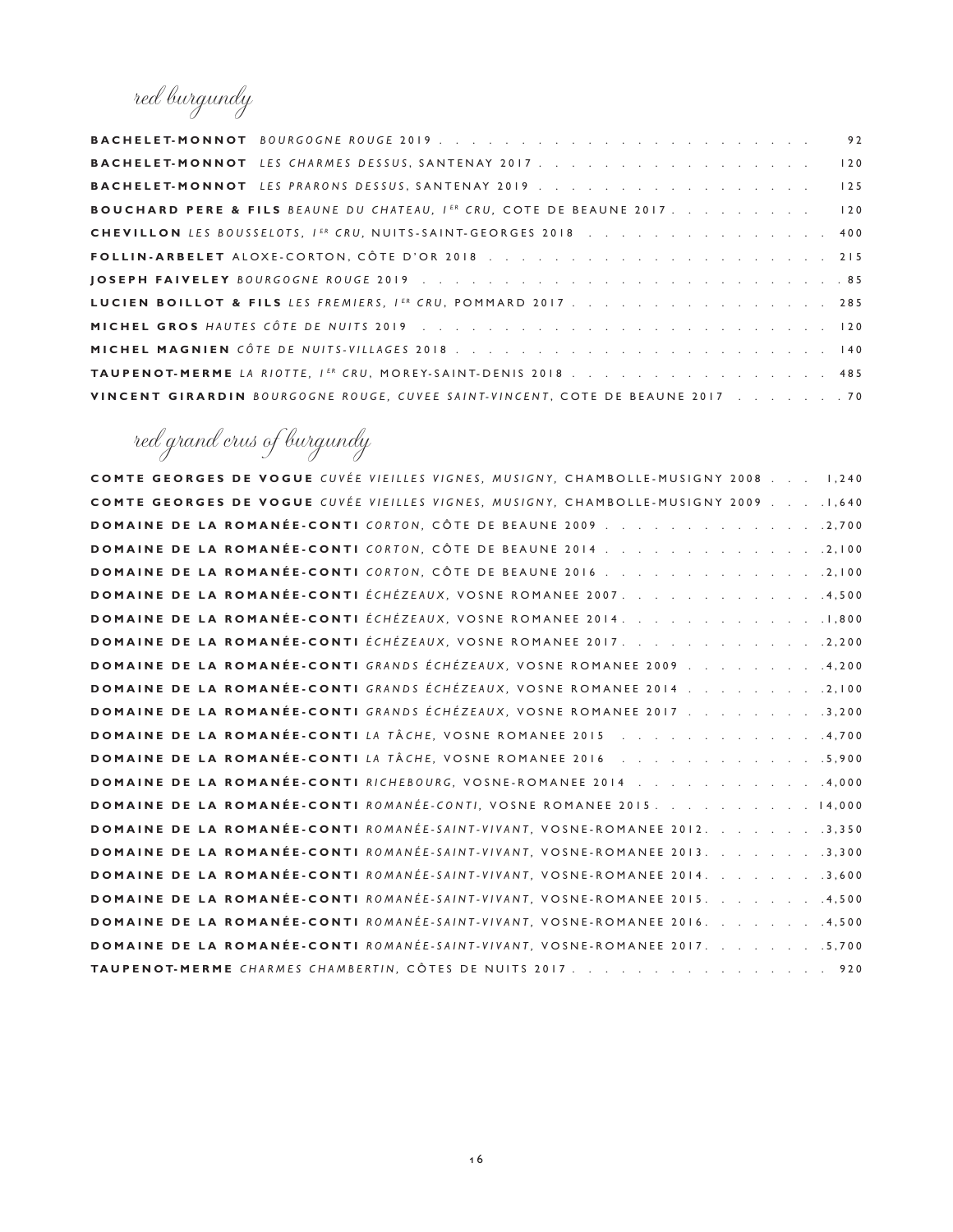the crus of beaujolais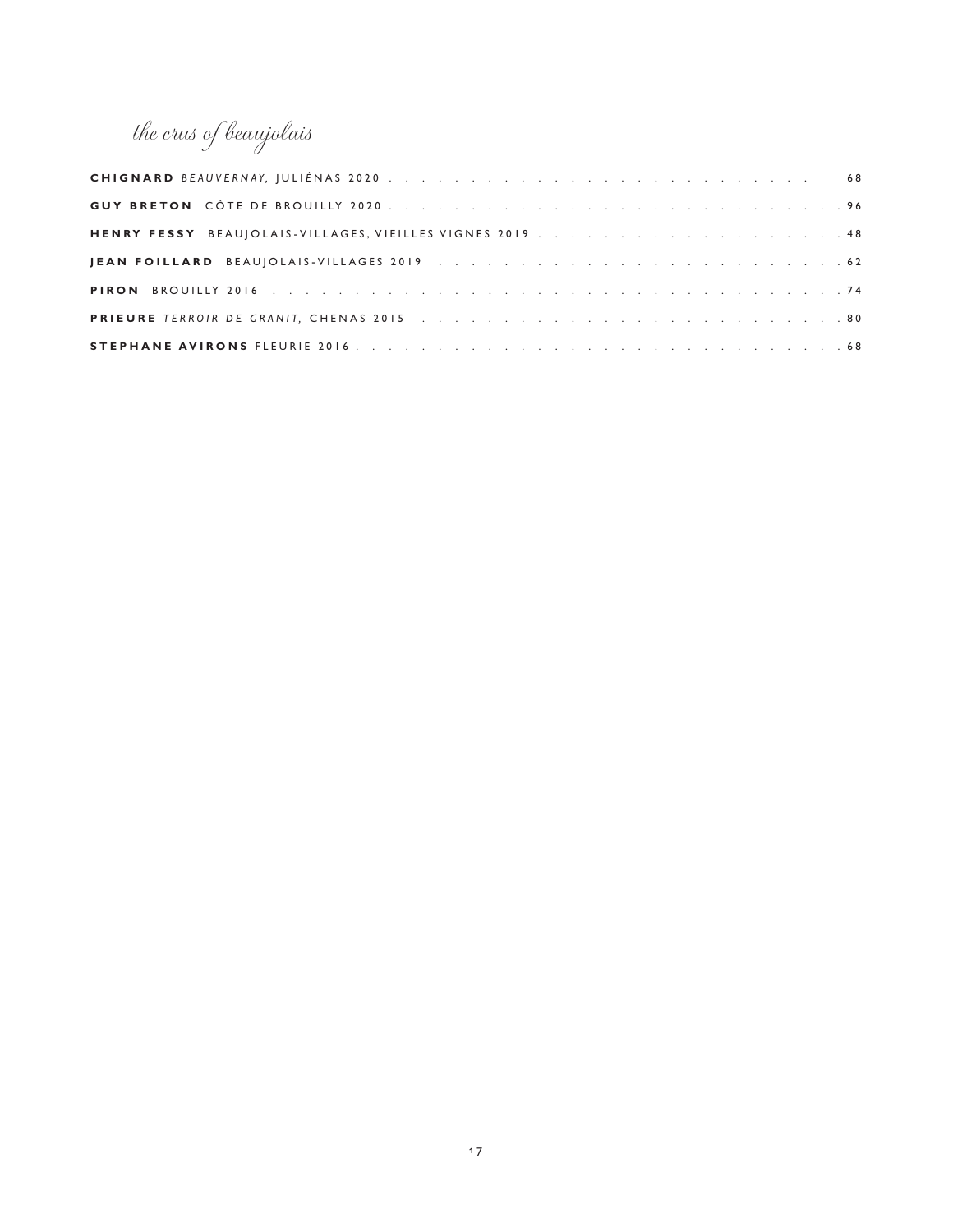# cabernet sauvignon & blends

| BEAULIEU VINEYARDS RESERVE, RUTHERFORD, NAPA VALLEY 2018 210    |
|-----------------------------------------------------------------|
|                                                                 |
| BRYANT FAMILY VINEYARDS PRITCHARD HILL, NAPA VALLEY 2004 1260   |
|                                                                 |
|                                                                 |
|                                                                 |
|                                                                 |
|                                                                 |
|                                                                 |
|                                                                 |
|                                                                 |
|                                                                 |
|                                                                 |
|                                                                 |
|                                                                 |
| FIGGINS FAMILY FIGLIA, WALLA WALLA VALLEY, WASHINGTON 2019. 185 |
|                                                                 |
|                                                                 |
|                                                                 |
|                                                                 |
|                                                                 |
|                                                                 |
|                                                                 |
|                                                                 |
|                                                                 |
|                                                                 |
|                                                                 |
|                                                                 |
|                                                                 |
|                                                                 |
|                                                                 |
| INGLENOOK RUTHERFORD, NAPA VALLEY, CALIFORNIA 2017 125          |
|                                                                 |
|                                                                 |
|                                                                 |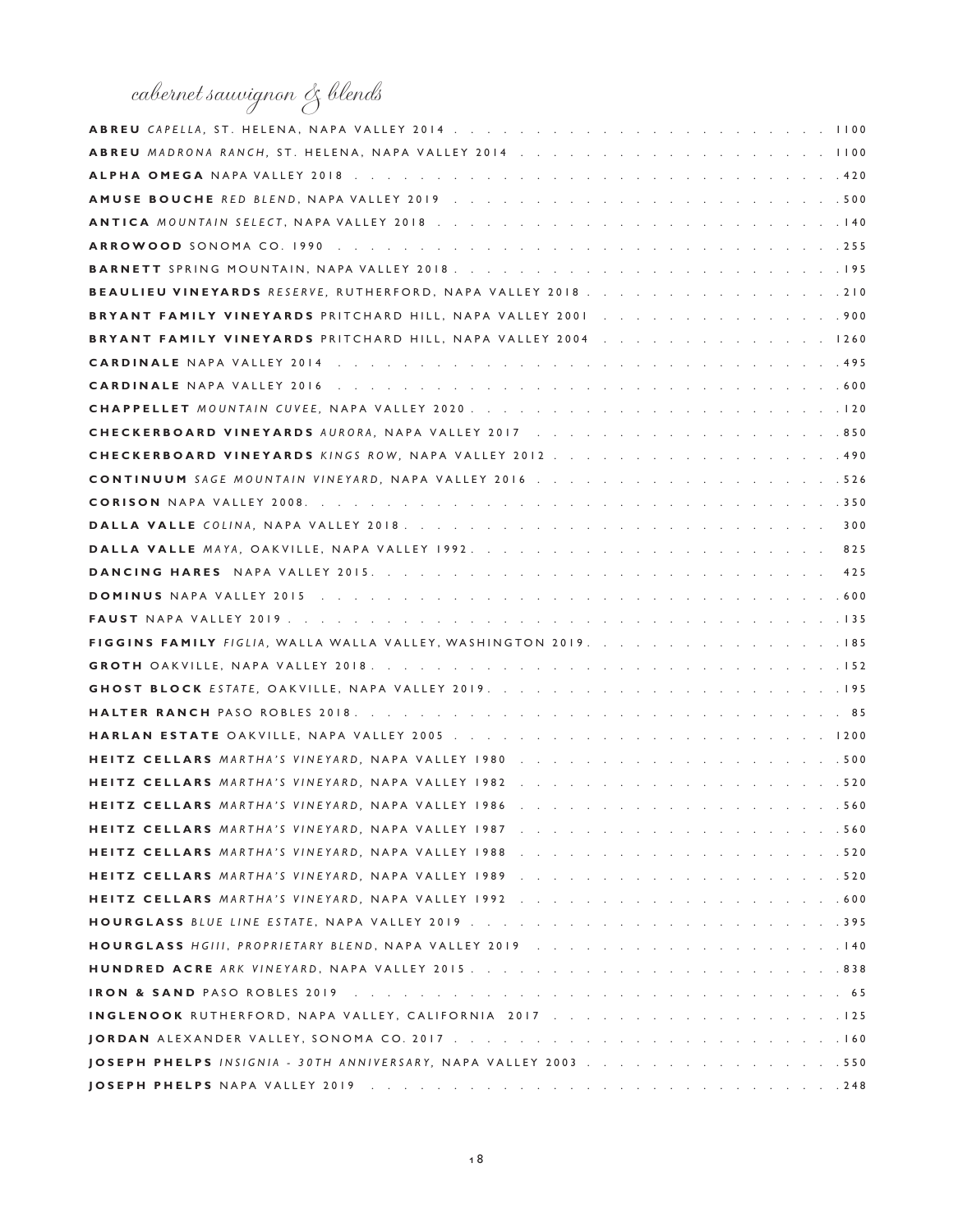# cabernet sauvignon & blends (continued)

| LANCASTER ESTATE, NICOLE'S VINEYARD, ALEXANDER VALLEY 2001 355                                                                                                                                                                          |
|-----------------------------------------------------------------------------------------------------------------------------------------------------------------------------------------------------------------------------------------|
|                                                                                                                                                                                                                                         |
|                                                                                                                                                                                                                                         |
|                                                                                                                                                                                                                                         |
|                                                                                                                                                                                                                                         |
|                                                                                                                                                                                                                                         |
|                                                                                                                                                                                                                                         |
|                                                                                                                                                                                                                                         |
|                                                                                                                                                                                                                                         |
|                                                                                                                                                                                                                                         |
|                                                                                                                                                                                                                                         |
|                                                                                                                                                                                                                                         |
| NOTTINGHAM CELLARS BDX RED BLEND, CENTRAL COAST, CALIFORNIA 2019 65                                                                                                                                                                     |
|                                                                                                                                                                                                                                         |
|                                                                                                                                                                                                                                         |
|                                                                                                                                                                                                                                         |
|                                                                                                                                                                                                                                         |
| PETER MICHAEL LES PAVOTS, KNIGHTS VALLEY, SONOMA COUNTY 2018 575                                                                                                                                                                        |
| PETER MICHAEL LES PAVOTS, KNIGHTS VALLEY, SONOMA COUNTY 2019 680                                                                                                                                                                        |
|                                                                                                                                                                                                                                         |
|                                                                                                                                                                                                                                         |
|                                                                                                                                                                                                                                         |
| 400                                                                                                                                                                                                                                     |
|                                                                                                                                                                                                                                         |
| SILVER OAK NAPA VALLEY 2017 The Collect Property of the Collect Property of the Collection Collection Collection Collection Collection Collection Collection Collection Collection Collection Collection Collection Collection<br>. 295 |
| 215                                                                                                                                                                                                                                     |
| 400                                                                                                                                                                                                                                     |
| 450                                                                                                                                                                                                                                     |
| 360                                                                                                                                                                                                                                     |
|                                                                                                                                                                                                                                         |
|                                                                                                                                                                                                                                         |
| 265                                                                                                                                                                                                                                     |
|                                                                                                                                                                                                                                         |
|                                                                                                                                                                                                                                         |
| WOODWARD CANYON COLUMBIA VALLEY, WASHINGTON 1990 200                                                                                                                                                                                    |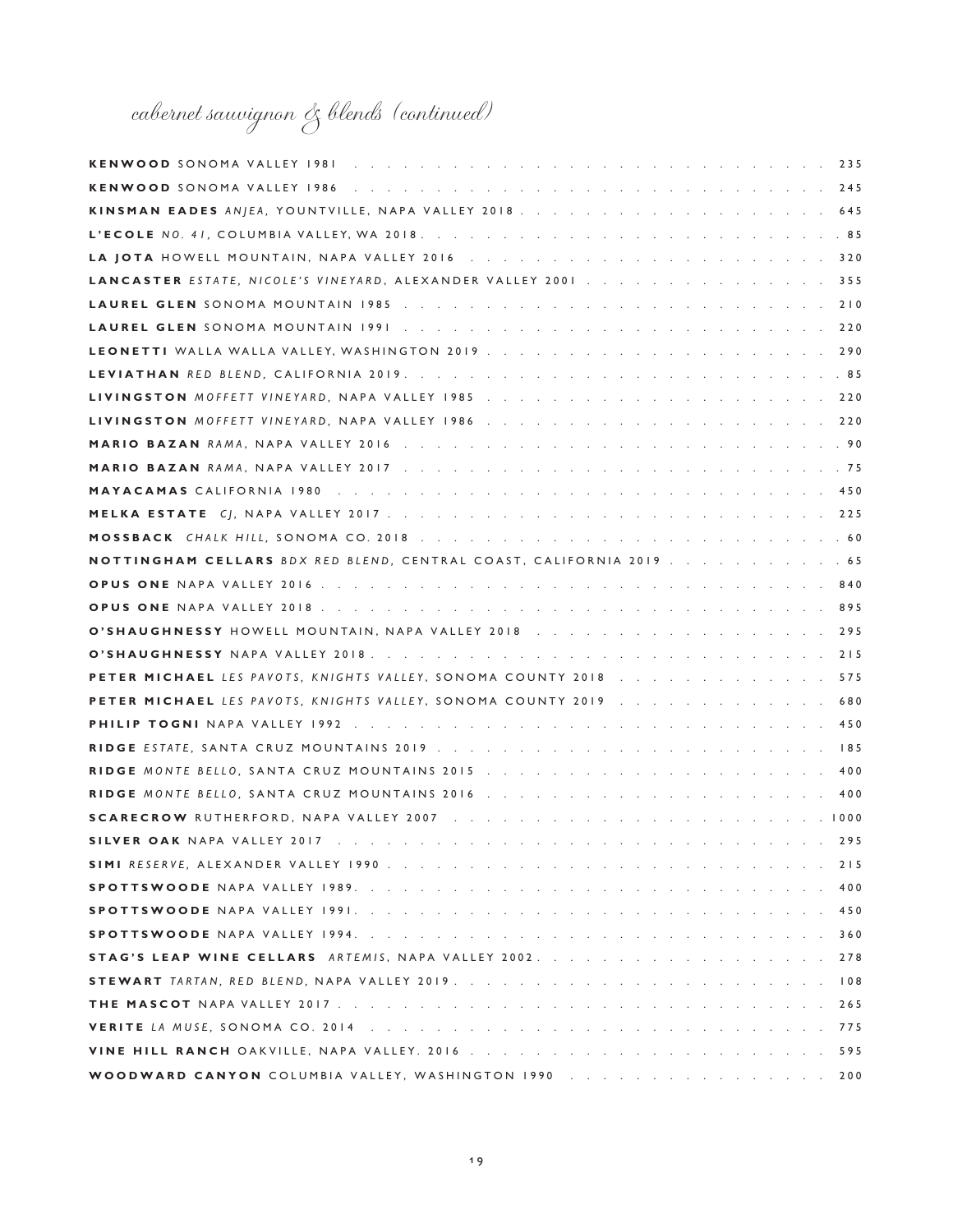#### red bordeaux

| LEOVILLE-LAS CASES GRAND VIN DE LEOVILLE, DU MARQUIS DE LAS CASES, ST.  ULIEN 1979. 800 |
|-----------------------------------------------------------------------------------------|
| LEOVILLE-LAS CASES GRAND VIN DE LEOVILLE, ST. JULIEN 1983 600                           |
|                                                                                         |
|                                                                                         |
|                                                                                         |
|                                                                                         |
|                                                                                         |
|                                                                                         |
|                                                                                         |
|                                                                                         |
|                                                                                         |
|                                                                                         |
|                                                                                         |
|                                                                                         |
| PICHON-LONGUEVILLE COMTESSE DE LALANDE, PAUILLAC 1989 810                               |
|                                                                                         |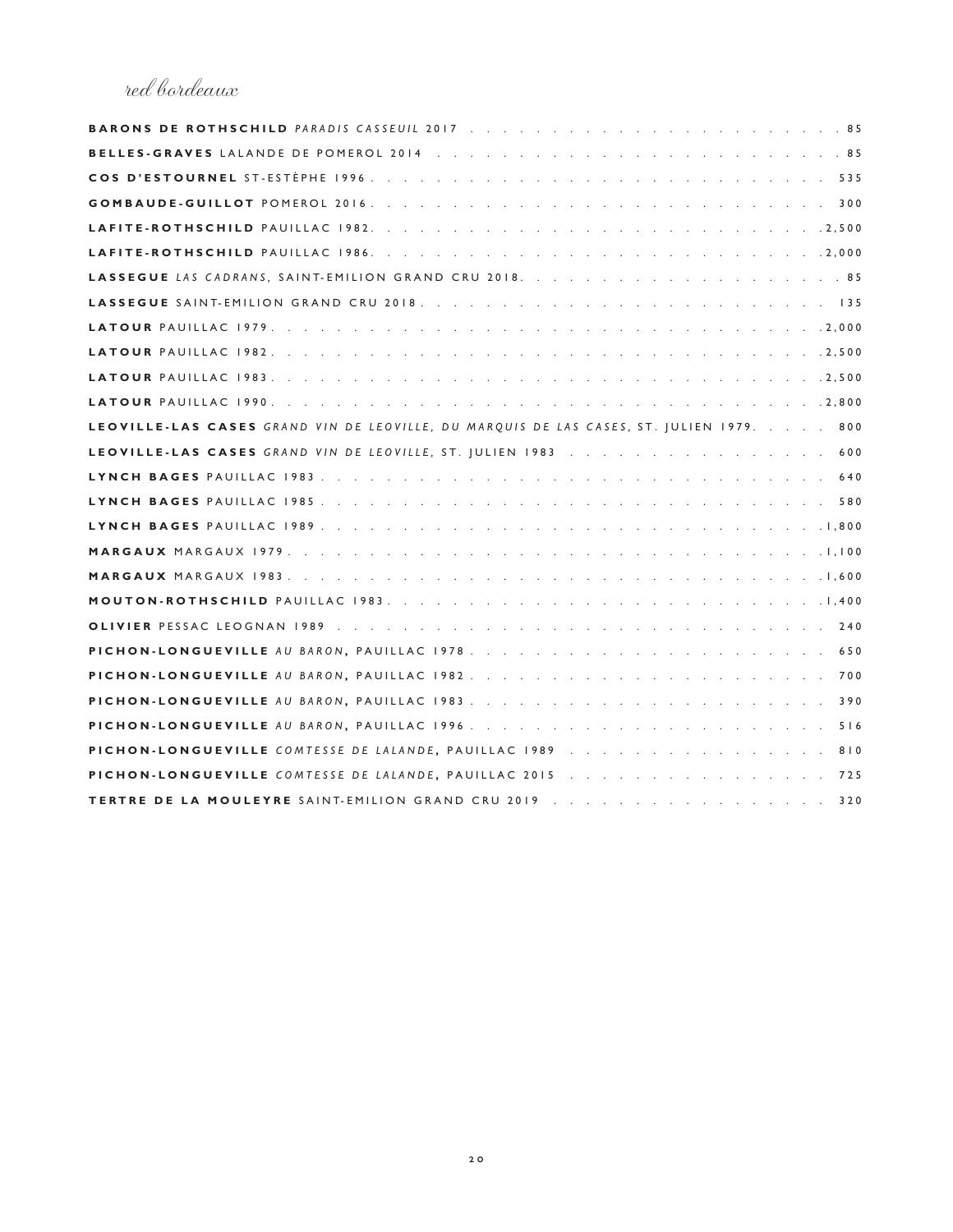### merlot

zinfandel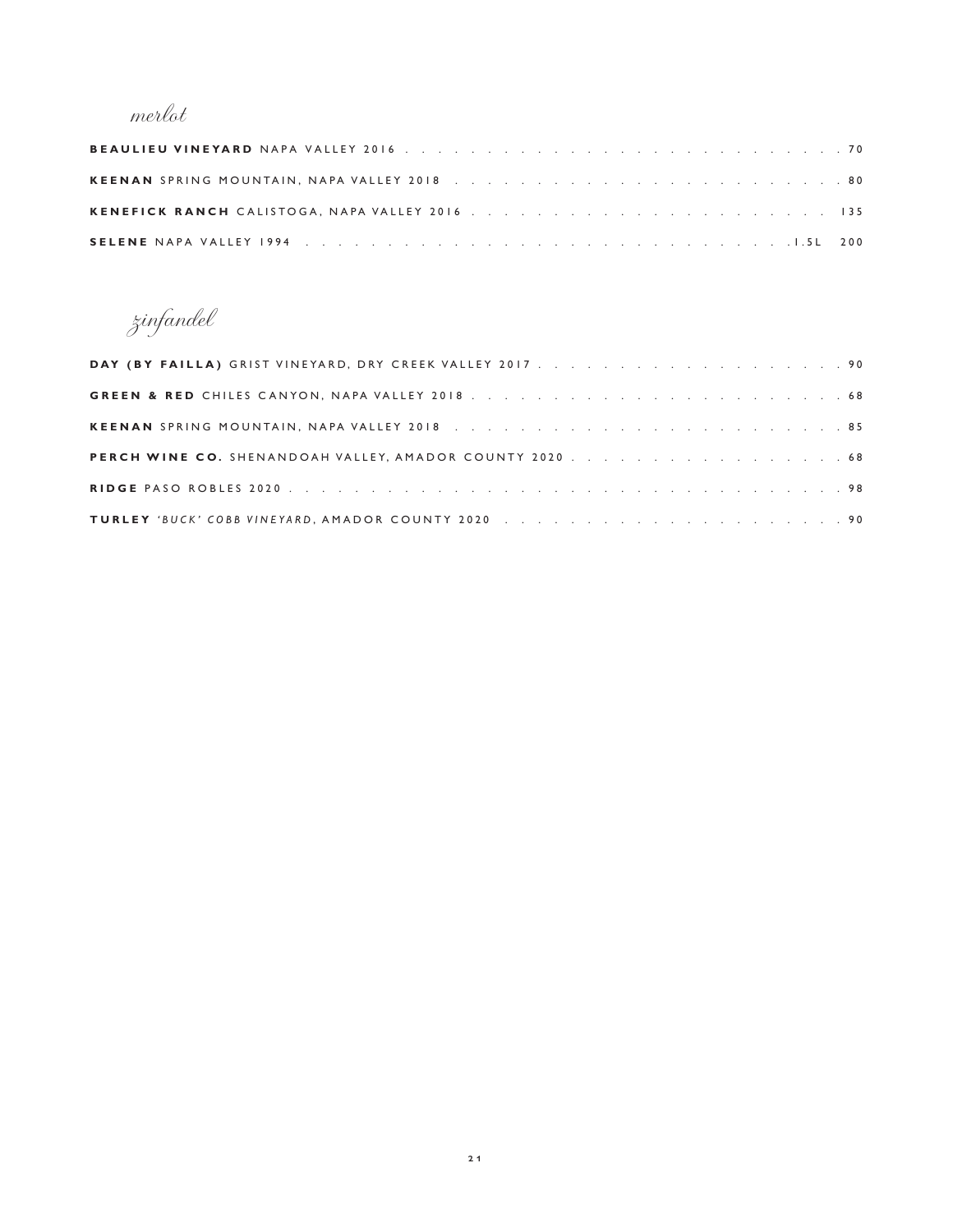#### domestic reds

| HIBOU SYRAH, ALDER SPRINGS VINEYARD, MENDOCINO COUNTY 2018. 95                        |
|---------------------------------------------------------------------------------------|
|                                                                                       |
| LUCIA SYRAH, SOBERANES VINEYARD, SANTA LUCIA HIGHLANDS 2018. 160                      |
| NOTTINGHAM CELLARS CABERNET FRANC, WINDSOR OAKS VINEYARD, RUSSIAN RIVER VALLEY 201965 |
|                                                                                       |
| SINE QUA NON GRENACHE, PATINE, ELEVEN CONFESSIONS VINEYARD, STA. RITA HILLS 2011 700  |
|                                                                                       |
|                                                                                       |
| VASCO URBANO WINE CO. GSM BLEND, CENTRAL COAST, CALIFORNIA 2019. 52                   |

global reds

| <b>BODEGA SEPTIMA</b> MALBEC, SEPTIMA OBRA, MENDOZA, ARGENTINA 2017 50                                                   |
|--------------------------------------------------------------------------------------------------------------------------|
| <b>BUNAN</b> MOURVEDRE, CHARRIAGE, MOULIN DES COSTES, BANDOL, PROVENCE, FRANCE 2010. 134                                 |
| CATENA ALTA MALBEC, HISTORIC ROWS, MENDOZA, ARGENTINA 2018 120                                                           |
| DOMAINE DE LA CHARMOISE GAMAY, HENRY MARIONNET, TOURAINE, LOIRE VALLEY, FRANCE 2019 45                                   |
| LE PETIT SAINT VINCENT CABERNET FRANC, LES CLOS LYZIÈRES, SAUMUR-CHAMPIGNY, ANIOU-SAUMUR, LOIRE VALLEY, FRANCE 2015. 115 |
|                                                                                                                          |
| MARIE COPINET PINOT NOIR, COTEAUX CHAMPENOIS 'EA ROUGE' 2015 185                                                         |
|                                                                                                                          |
|                                                                                                                          |
| WARRENMANG ESTATE SHIRAZ, PYRENEES, VICTORIA AUSTRALIA 1998 120                                                          |
|                                                                                                                          |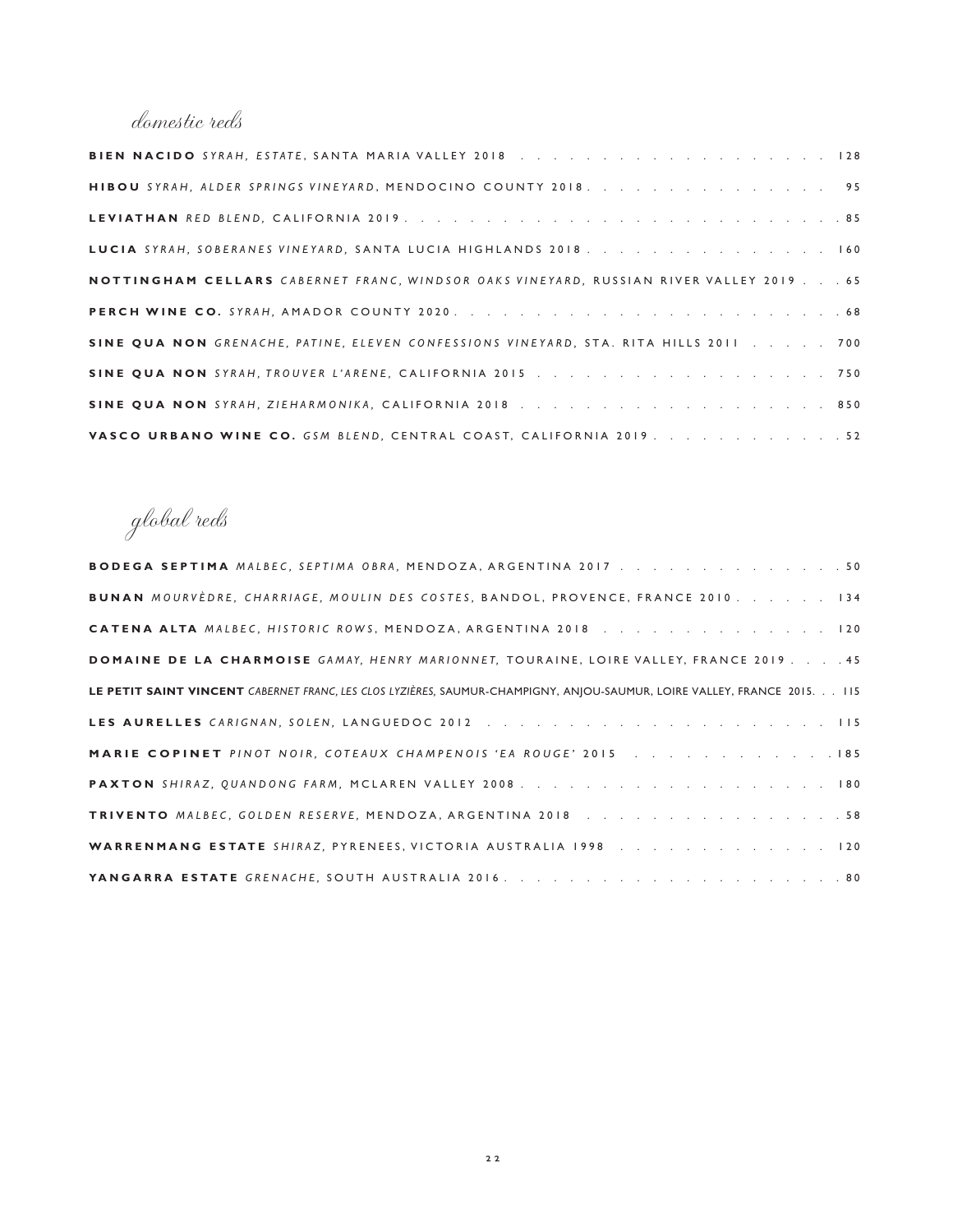### spain

| LA RIOJA ALTA TEMPRANILLO, VIÑA ARDANZA, RESERVA, RIOJA, SPAIN 2012. 375ML 70 |  |
|-------------------------------------------------------------------------------|--|
| LOPEZ DE HEREDIA TEMPRANILLO, TONDONIA, RIOJA DOCa 2009 160                   |  |
|                                                                               |  |
| PESQUERA TEMPRANILLO, JANUS RESERVA, RIBERA DEL DUERO DO 1994. 295            |  |
|                                                                               |  |
|                                                                               |  |
| VALDUERO TEMPRANILLO, CRIANZA, RIBERA DEL DUERO DO 2014 70                    |  |
|                                                                               |  |

#### red rhône

| CLOS DU CAILLOU VIELLES VIGNES, CUVEE UNIQUE, CHÂTEAUNEUF-DU-PAPE 1998. 400 |
|-----------------------------------------------------------------------------|
|                                                                             |
|                                                                             |
|                                                                             |
|                                                                             |
|                                                                             |
|                                                                             |
|                                                                             |
|                                                                             |
|                                                                             |
|                                                                             |
|                                                                             |
|                                                                             |
|                                                                             |
|                                                                             |
|                                                                             |
|                                                                             |
|                                                                             |
|                                                                             |
| VIEUX TELEGRAPHE TÉLÉGRAMME, CHÂTEAUNEUF-DU-PAPE 2019. 145                  |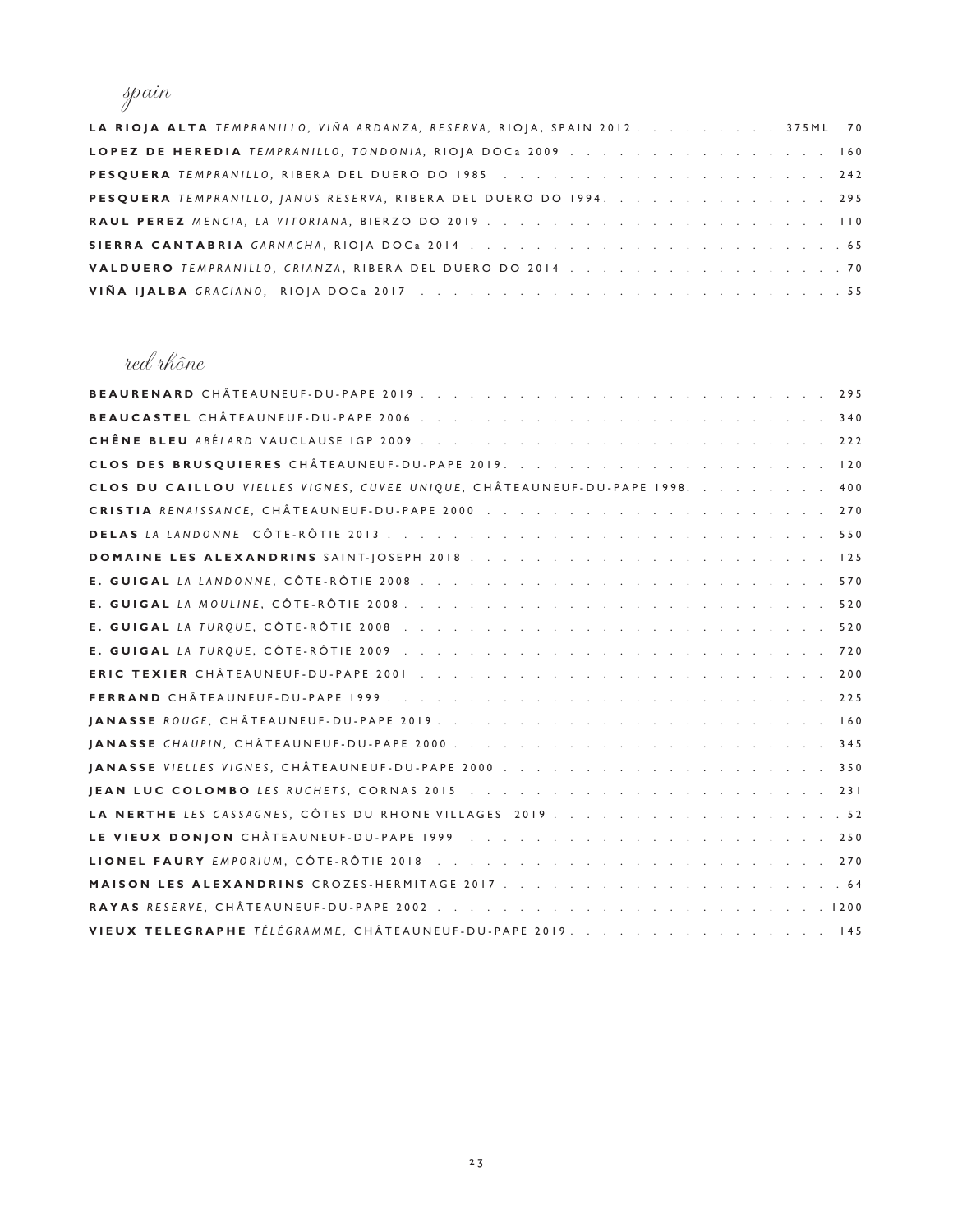| italy                                                                                    |
|------------------------------------------------------------------------------------------|
| ALBINO ROCCA DOLCETTO D'ALBA DOCG, PIEDMONT 2018. 50                                     |
| ARNALDO CAPRAI SAGRANTINO DI MONTEFALCO DOCG, UMBRIA 1994.<br>. 350                      |
| <b>BANFI</b> SANGIOVESE, BRUNELLO DI MONTALCINO DOCG, TUSCANY 2016<br>$\therefore$ 185   |
| <b>BANFI</b> SANGIOVESE, RISERVA, CHIANTI CLASSICO DOCG, TUSCANY 2017<br>. 58            |
| <b>BARONE RICASOLI</b> MERLOT, CASALFERRO, TUSCANY IGT 1997.<br>200                      |
| BIBI GRAETZ SANGIOVESE, CASAMATTA, TUSCANY 2019.<br>.65                                  |
| BISERNO SUPER TUSCAN, IL PINO, TUSCANY IGT 2014<br>200                                   |
| <b>BORGOGNO</b> NEBBIOLO, RISERVA, BAROLO DOCG, PIEDMONT 1985<br>. 800                   |
| <b>CASANOVA DI NERI</b> SANGIOVESE, GIOVANNI NERI, ROSSO DI MONTALCINO, TUSCANY 2019 180 |
| <b>FONTERUTOLI</b> SANGIOVESE, CHIANTI CLASSICO DOCG, TUSCANY 2015<br>. 65               |
| GAJA NEBBIOLO, BARBARESCO DOCG, PIEDMONT 1989<br>760                                     |
| IL POGGIONE SANGIOVESE, BRUNELLO DI MONTALCINO, TUSCANY 2016<br>220                      |
| IL POGGIONE SANGIOVESE, ROSSO DI MONTALCINO, TUSCANY 2019.<br>.80                        |
| LA SPINETTA BARBERA, SUPERIORE, BARBERA D'ASTI, PIEDMONT 2018.<br>35<br>375 M L          |
| LAMBORGHINI SANGIOVESE/MERLOT, CAMPOLEONE, UMBRIA IGT 1999<br>$\cdot$ 255                |
| <b>MANINCOR</b> PINOT NERO, MASON, TRENTINO-ALTO ADIGE 2017<br>$\vert$ $\vert$ 0         |
| MARCHESI DI GRESY NEBBIOLO, MARTINENGA, BARBERESCO DOCG, PIEDMONT 2018.<br>$\sqrt{80}$   |
| <b>MARCARINI</b> NEBBIOLO, BRUNATO, BAROLO DOCG, PIEDMONT 1996.<br>. 400                 |
| <b>ORNELLAIA</b> SUPER TUSCAN, LE SERRE NUOVE, BOLGHERI IGT, TUSCANY 2019<br>160         |
| <b>PAITIN</b> BARBERA, SERRA, BARBERA D'ALBA, PIEDMONT 2018.<br>. 55                     |
| PAITIN NEBBIOLO, STARDA, LANGHE, PIEDMONT 2018.<br>. 60                                  |
| <b>PAOLO SCOVINO</b> NEBBIOLO, BAROLO DOCG, PIEDMONT 2010<br>237                         |
| <b>RUFFINO</b> SUPER TUSCAN, ALAUDA, TUSCANY IGT 2013<br>237                             |
| S&B BORGOGNO NEBBIOLO TRUFFLE HUNTERS, NEBBIOLO D'ALBA, PIEDMONT 2018.<br>. 62           |
| <b>SANTA MARIA</b> CORVINA, PRAGAL, VERONA IGT, VENETO 2016.<br>. 53                     |
| SASSETTI PERTIMALI SANGIOVESE, LA QUERCIOLINA, MONTECUCCO ROSSO, TUSCANY 2016.<br>. 58   |
| <b>TENUTA SAN GUIDO</b> SUPER TUSCAN, SASSICAIA, BOLGHERI IGT, TUSCANY 2014<br>525       |
| TENUTA SAN GUIDO SUPER TUSCAN, SASSICAIA, BOLGHERI IGT, TUSCANY 2015 700                 |
| TENUTA SAN GUIDO SUPER TUSCAN, SASSICAIA, BOLGHERI IGT, TUSCANY 2016<br>720              |
| <b>TERRE NERE</b> NERELLO MASCALASE, SAN LORENZO, GRAND CRU, ETNA ROSSO DOC 2017 158     |
| <b>TERRE NERE</b> NERELLO MASCALASE, SANTO SPIRITO, PREMIER CRU, ETNA ROSSO DOC 2017 128 |
| TOMMASSO BUSSOLA CORVINA, CA DEL LAITO, VALPOLICELLA RIPASSO SUPERIORE, VENETO 2016 68   |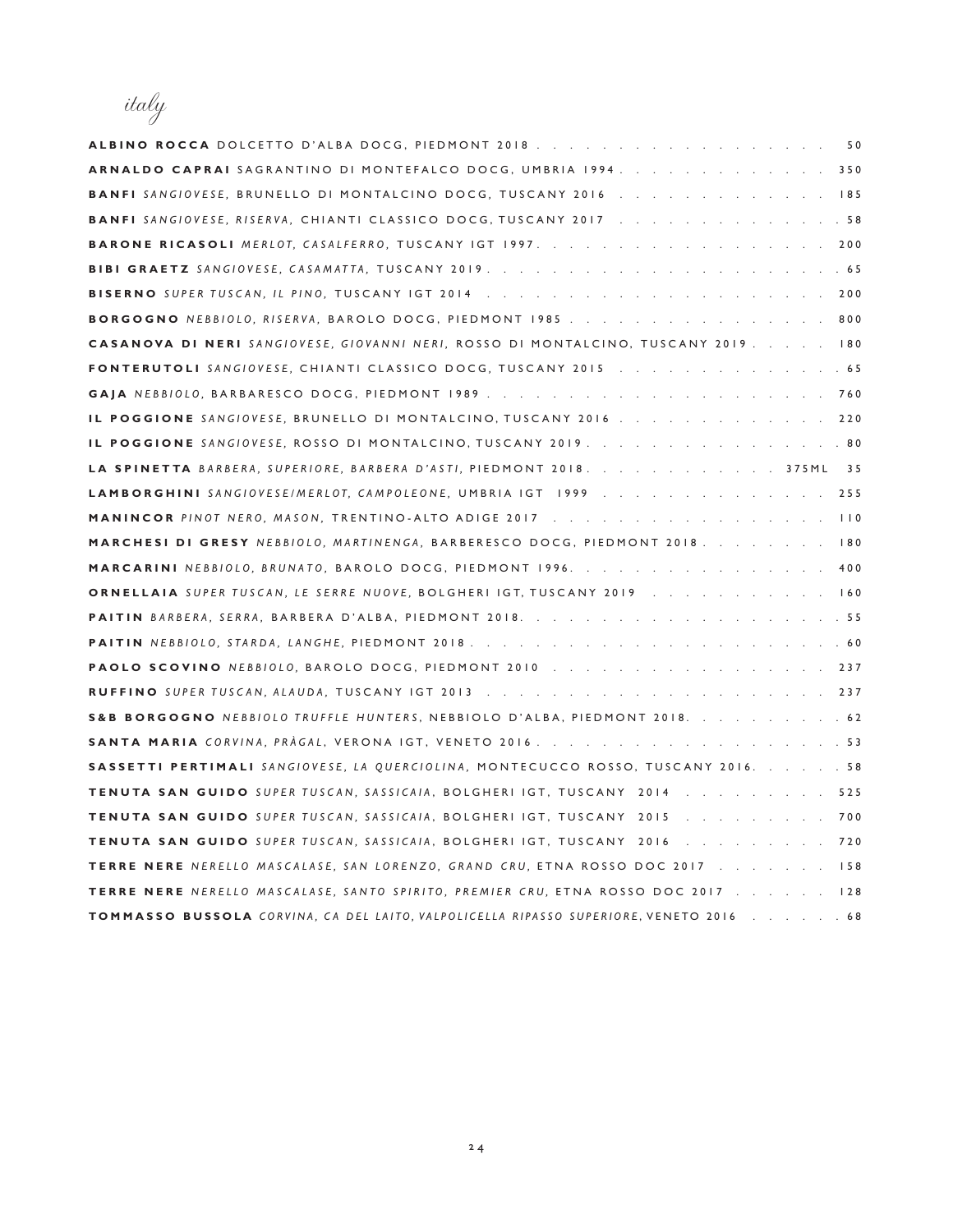#### DESSERT WINE

#### white dessert wine

| ARROWOOD JOHANNISBERG RIESLING, SONOMA CO. 1991375ML 120                                |  |
|-----------------------------------------------------------------------------------------|--|
| CHÂTEAU COUTET GRAND CRU CLASSÉ, SAUTERNES-BARSAC AOC, BORDEAUX, FRANCE. 2011 375ML 120 |  |
| CHÂTEAU D'YQUEM IER CRU CLASSÉ, SAUTERNES, BORDEAUX, FRANCE. 2009. 375ML 825            |  |
| CHÂTEAU D'YQUEM IER CRU CLASSÉ, SAUTERNES, BORDEAUX, FRANCE. 2011. 375ML 800            |  |
| CHÂTEAU D'YQUEM / ER CRU CLASSÉ, SAUTERNES, BORDEAUX, FRANCE. 2013. 375ML 750           |  |
| CHÂTEAU GUIRAUD I <sup>ER</sup> CRU CLASSÉ, SAUTERNES, BORDEAUX, FRANCE. 2001.<br>250   |  |
| CHÂTEAU ST. JEAN JOHANNISBERG RIESLING, ALEXANDER VALLEY, SONOMA CO. 1986. 375ML 130    |  |
| DONNAFUGATA BEN RYÉ, ZIBIBBO, PASSITO DI PANTELLERIA, SICILY 2015 375ML<br>72           |  |
| FAR NIENTE DOLCE, SEMILLON-SAUVIGNON BLANC, NAPA VALLEY 2013 375ML 140                  |  |
| HERINGER ESTATES EMBRACE, LATE HARVEST BLEND, CLARKSBURG "FAMILY VINTAGE" 375ML<br>55   |  |
|                                                                                         |  |
| KRACHER GRAND CUVÉE TBA #6 NOUVELLE VAGUE, BURGENLAND, AUSTRIA 2013 375ML 200           |  |
| MARCEL DEISS GEWURZTRAMINER, ALTENBERG DE BERGHEIM, SGN, ALSACE, FRANCE 1989. 115       |  |
| MIRAFLORES PRINCESSA MUSCAT CANELLI, SIERRA FOOTHILLS NV<br>100                         |  |
| NEVADA CITY WINERY WHITE RIESLING, ALEXANDER VALLEY, SONOMA CO. 1986 375ML 145          |  |
| OSTERTAG PINOT GRIS, MUENCHBERG, VT, ALSACE, FRANCE 1989 375ML 178                      |  |
| PHILLIPE FOREAU DOMAINE CLOS NAUDIN, MOELLEUX, VOUVRAY, LOIRE, FRANCE 1990 375ML 80     |  |
| REGIS CRUCHET L'ESPERANCE, MOELLEUX, VOUVRAY, LOIRE, FRANCE 2009. 90                    |  |
|                                                                                         |  |
| TIRECUL LA GRAVIÈRE CUVEE MADAME, MONBAZILLAC, FRANCE 1994. 500ML 160                   |  |
| TIRECUL LA GRAVIÈRE CUVEE MADAME, MONBAZILLAC, FRANCE 1995. 500ML 450                   |  |